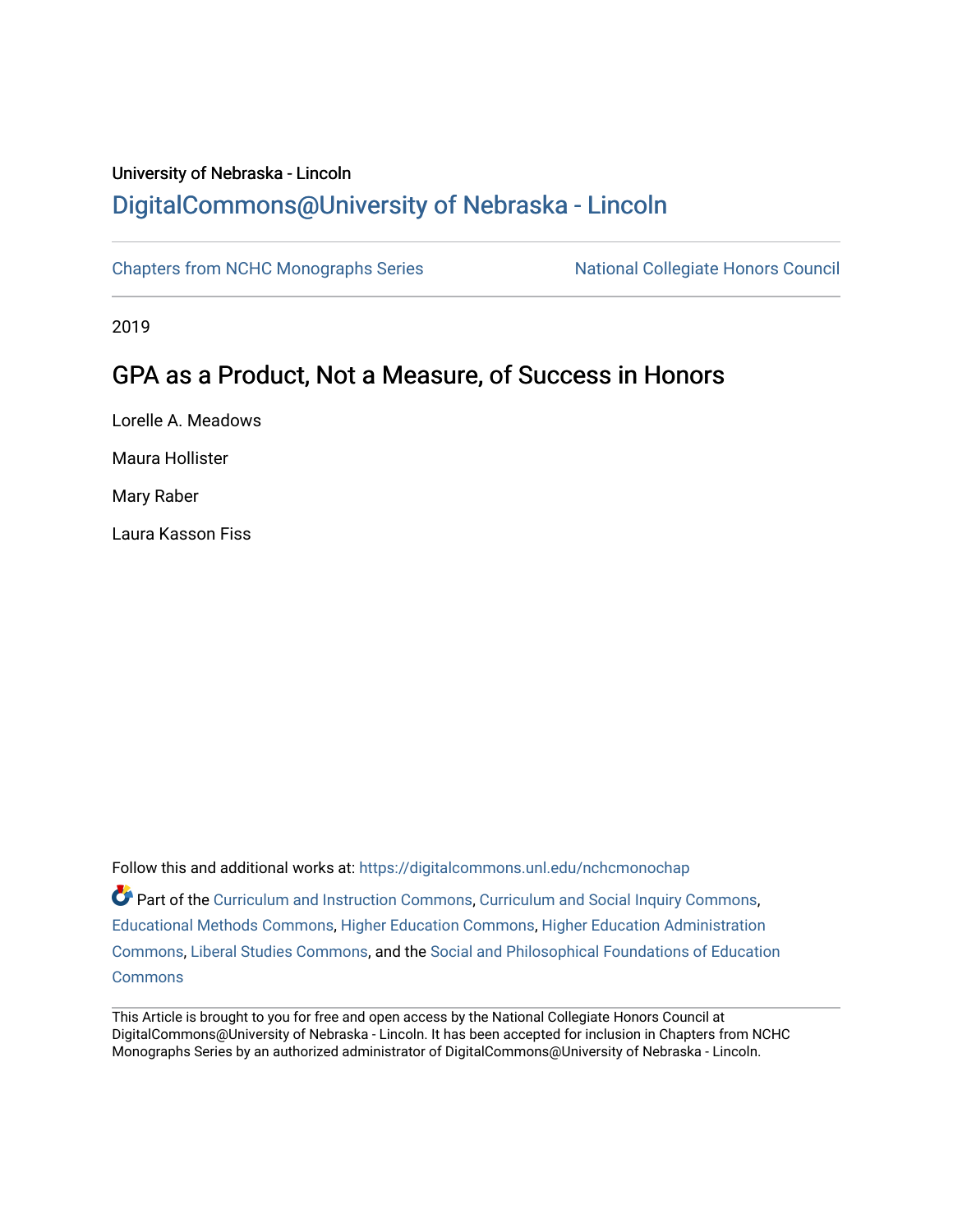From: The Demonstrable Value of Honors Education: New Research Evidence, edited by Andrew J. Cognard-Black, Jerry Herron, and Patricia J. Smith. (Lincoln, NE: NCHC, 2019). Copyright © 2019 by National Collegiate Honors Council.

# GPA as a Product, Not a Measure, of Success in Honors

LORELLE A. MEADOWS MICHIGAN TECHNOLOGICAL UNIVERSITY

Maura Hollister University of Colorado Boulder

Mary Raber and Laura Kasson Fiss MICHIGAN TECHNOLOGICAL UNIVERSITY

# **BACKGROUND**

# **Success and Equity**

**D**efining success is challenging. Yet schools and colleges across the country, indeed, around the world, seek to do it in order to demonstrate value. While we know that success depends upon a variety of skills that individuals develop into competencies, these can be difficult to measure in an academic setting. For example, as educators, we hope that success is an outcome of lifelong learning, but the measurement of lifelong learning requires sophisticated approaches that can be difficult to deploy across a broad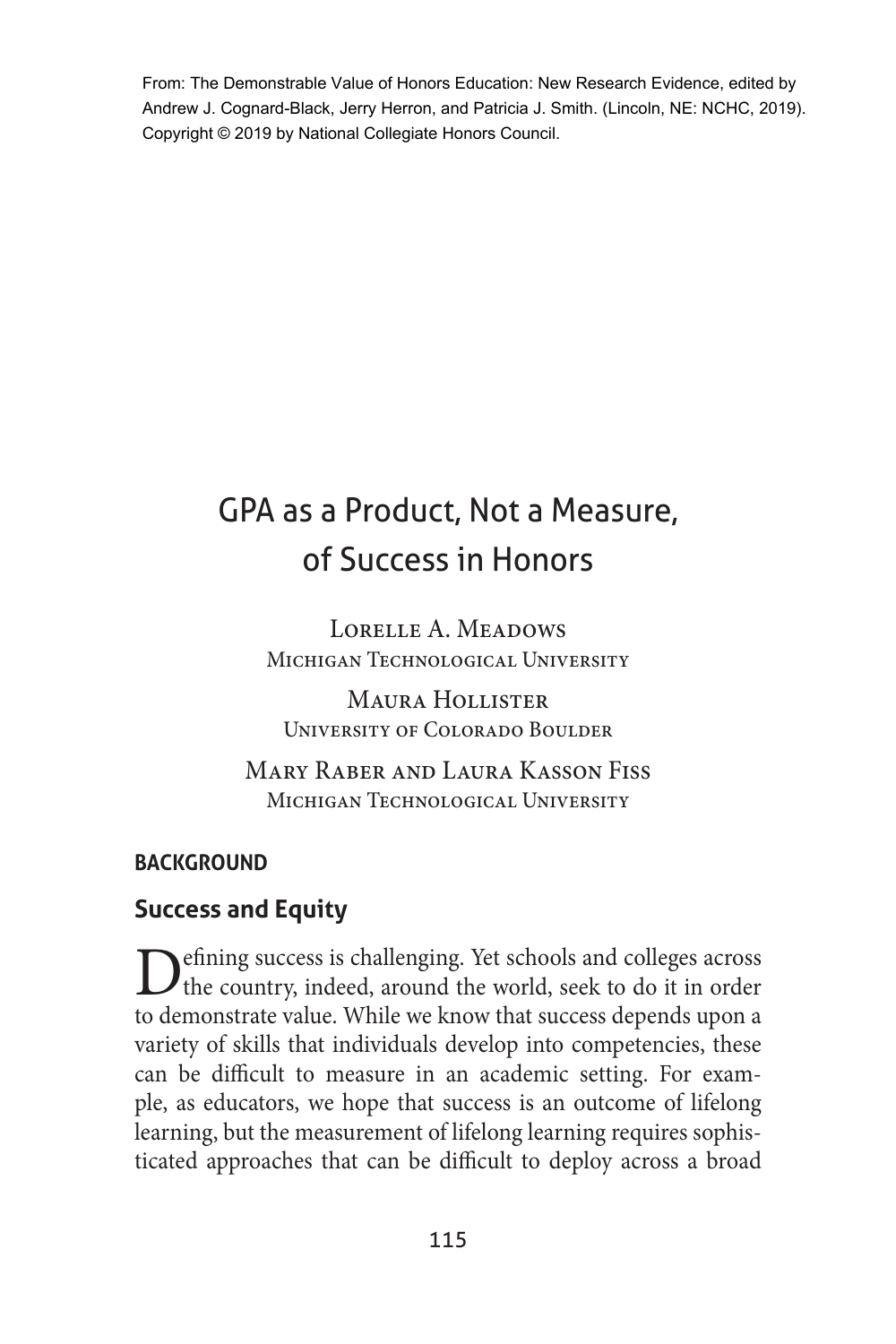population (Riley and Claris 2008). As a result, administrators and instructors will often gravitate toward more readily available measures of success such as individual grades, grade point averages (GPAs), or standardized test scores. While these measures can provide insight into performance in a particular setting, commonly a didactic instructional environment, they do not account for the variety of experiences that mold and shape an individual's capacity for success. In fact, some educators might argue that these limited measures ignore some of the most important aspects of potential for success, such as, for example, resilience.

One illustration of the lack of insight into student learning that grades are capable of providing can be found in the early development of the Force Concept Inventory (Halloun and Hestenes 1985). This test is designed to determine how students understand motion and is typically employed to pretest this knowledge so that an instructor can tailor a class to meet the needs of the enrolled students. During the development of this test, it was administered to 600 introductory physics students both before and after taking an introductory college physics course. Halloun and Hestenes (1985) found that students who received an A in the course were equally likely to have changed their understanding of motion after taking the course as students who received a C in the course. Thus, the students who earned an A did not necessarily understand motion better, but they were simply better at memorizing equations and plugging in values to get appropriate answers. The grade of A did not reflect their actual learning of the physical concepts, their knowledge, or their ability to apply this knowledge.

College admissions programs commonly use high school GPA and standardized tests such as ACT and SAT to predict success in making admission decisions, but several studies show these to be, at best, moderate predictors of college GPA and retention (Anastasi 1963; Daugherty and Lane 1999; DeBerard, Spielmans, and Julka 2004; Galicki and McEwen 1989; Wolfe and Johnson 1995). In terms of equity, the work of Banerji (2006) and others (National Research Council 1999) shows that standardized tests are biased against underrepresented minority and low socio-economic status populations. Thus, any effort to base admission on such a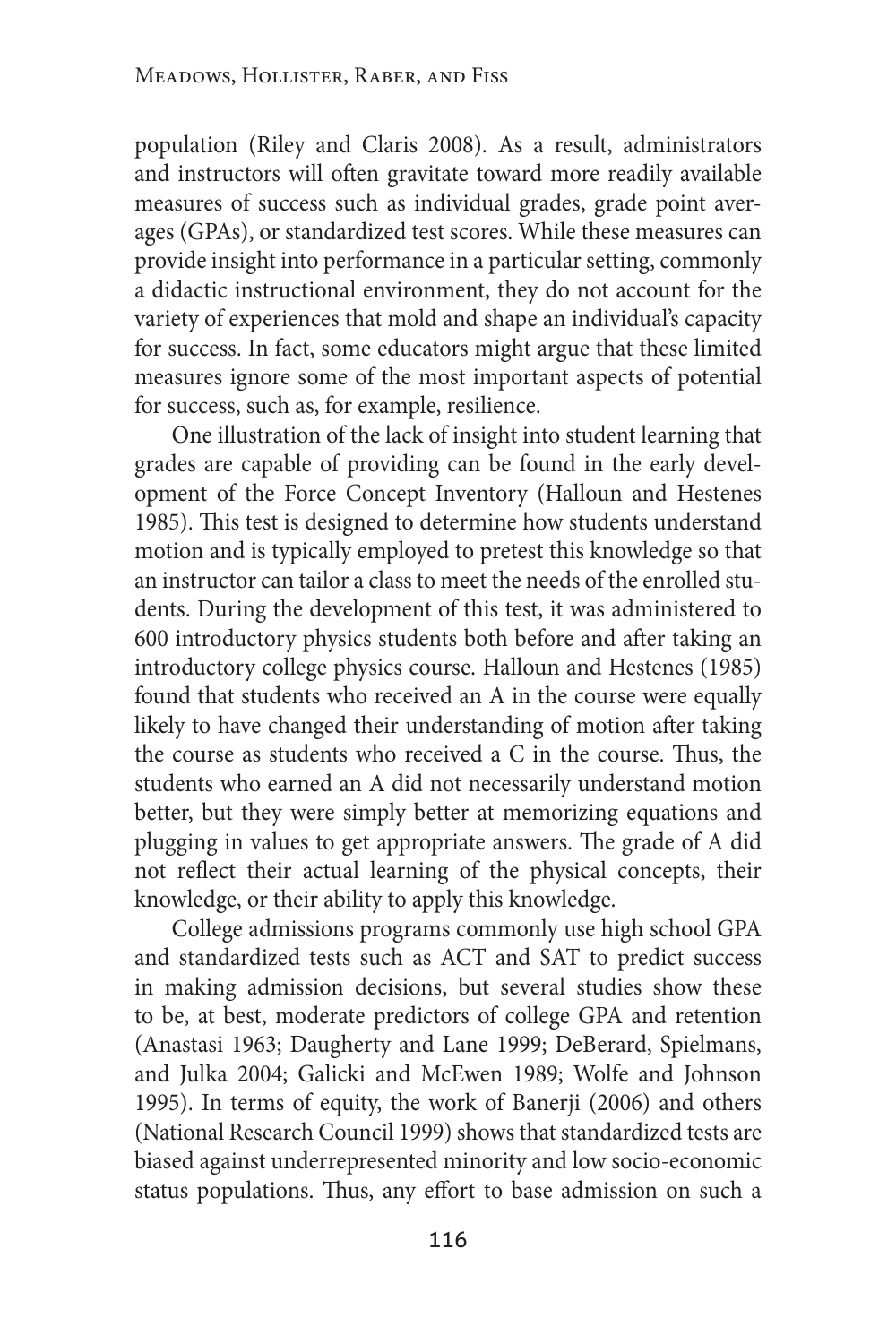test biases the admission standards against these groups. Interestingly, in a study of approximately 34,000 students from 30 colleges across the United States, Kobrin and Michel (2006) found that neither the SAT nor the high school GPA were definitively predictive of the first-year college GPA. Most studies of this nature explore the potential correlation between GPAs or test scores at two different times, spanning high school and college. While this can be instructive, we posit that college GPA remains a limited measure of a certain type of success and that this measure is not necessarily predictive of success in postgraduate endeavors.

Weerheijm and Weerheijm (2012) provide a compelling argument for the establishment of competency-based admission and performance standards that lead to the development of "excellent and successful professionals" (p. 229). In their survey of honors programs administered in a non-graded environment, they identify three key factors that are most likely to produce "professional excellence" in graduates: personal characteristics, motivation, and study environment (239). Personal characteristics include intelligence, creative thinking, openness to experience, desire to learn, drive to excel, and persistence. They suggest that honors admission programs consider evidence of these factors as criteria for admission. Motivation is perceived as a long-term construct: students who set long-term mastery goals for themselves are more likely to achieve educational success than students setting short-term performance goals. Fostering the development of these characteristics and motivation requires an environment that makes explicit the relevance of college learning to the workplace. Complementing this work, Mould and DeLoach (2017) encourage honors programs to identify program-specific measures of success that will lead to the identification of assessment tools aligned more directly with those measures.

Honors programs provide a crucial opportunity for addressing equity in higher education. Astin (2016) suggests that the American system of higher education inherently provides differential opportunities to students with differing levels of academic preparation. He blames this inequity on higher education's fascination with grades and standardized tests and the use of these metrics as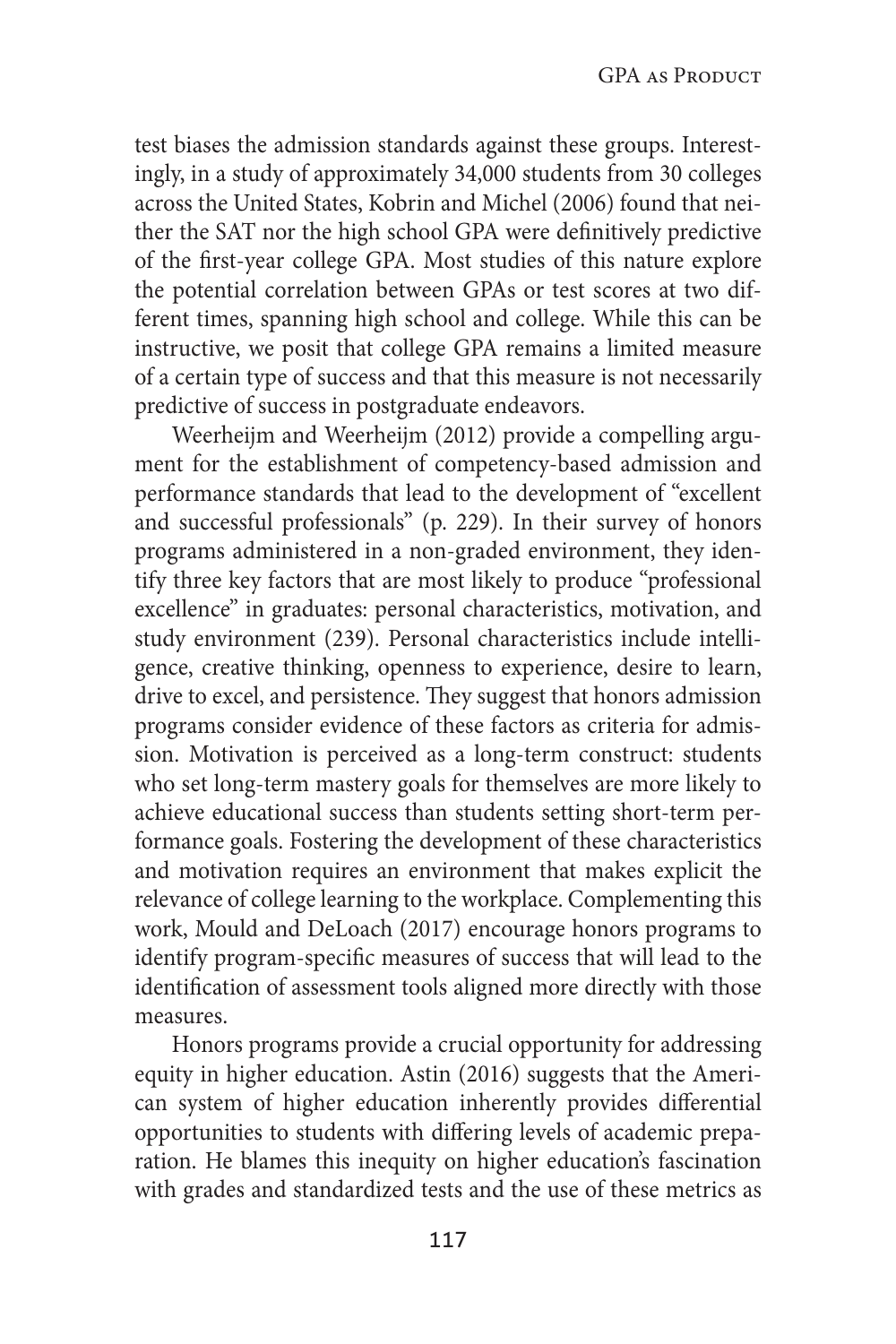gatekeepers for access. By extension, limiting participation in honors experiences in higher education to those with a high GPA or test score further disadvantages those who enter higher education at an already accumulated disadvantage. According to Kuh (2008) and Finley and McNair (2013), these are the very students who benefit the most from these types of engaging and productive experiences in college. Using NSSE data, Kuh revealed a generally positive relationship between high-impact or engaged experiences, the types of experiences often offered through honors programs, and measures of student learning and achievement. Interestingly, he found these effects were more pronounced for minority students and students with relatively low ACT scores. His results point to benefits of participation in these high-impact practices for all students, but especially for students from groups historically underrepresented in higher education and those least likely to have the opportunity to engage in them.

#### **a liberal education approach to stem education**

Michigan Technological University is a STEM-focused institution where 95 percent of undergraduate students pursue degrees in a science, technology, engineering, or mathematics field. While STEM education is increasingly viewed as the solution for our nation's economic decline (Olson and Riordan 2012) and our world's most pressing social and environmental challenges (Beatty, Greenwood, and Linn 1999), considering how STEM education prepares undergraduates for the 21st century is important. In this rapidly changing world, we must cultivate the skills that will drive success and satisfaction: integrating knowledge across contexts, lifelong learning, intercultural effectiveness, and leadership.

Common contemporary models of STEM undergraduate education focus on the delivery of content and assessment of learning via individual learning outcomes associated with specific products of the course environment (Olson and Riordan 2012). In some cases, schools and colleges reach beyond this environment to incorporate other learning or co-curricular contexts and assessment methods such as qualitative evaluation; however, adoption of these methods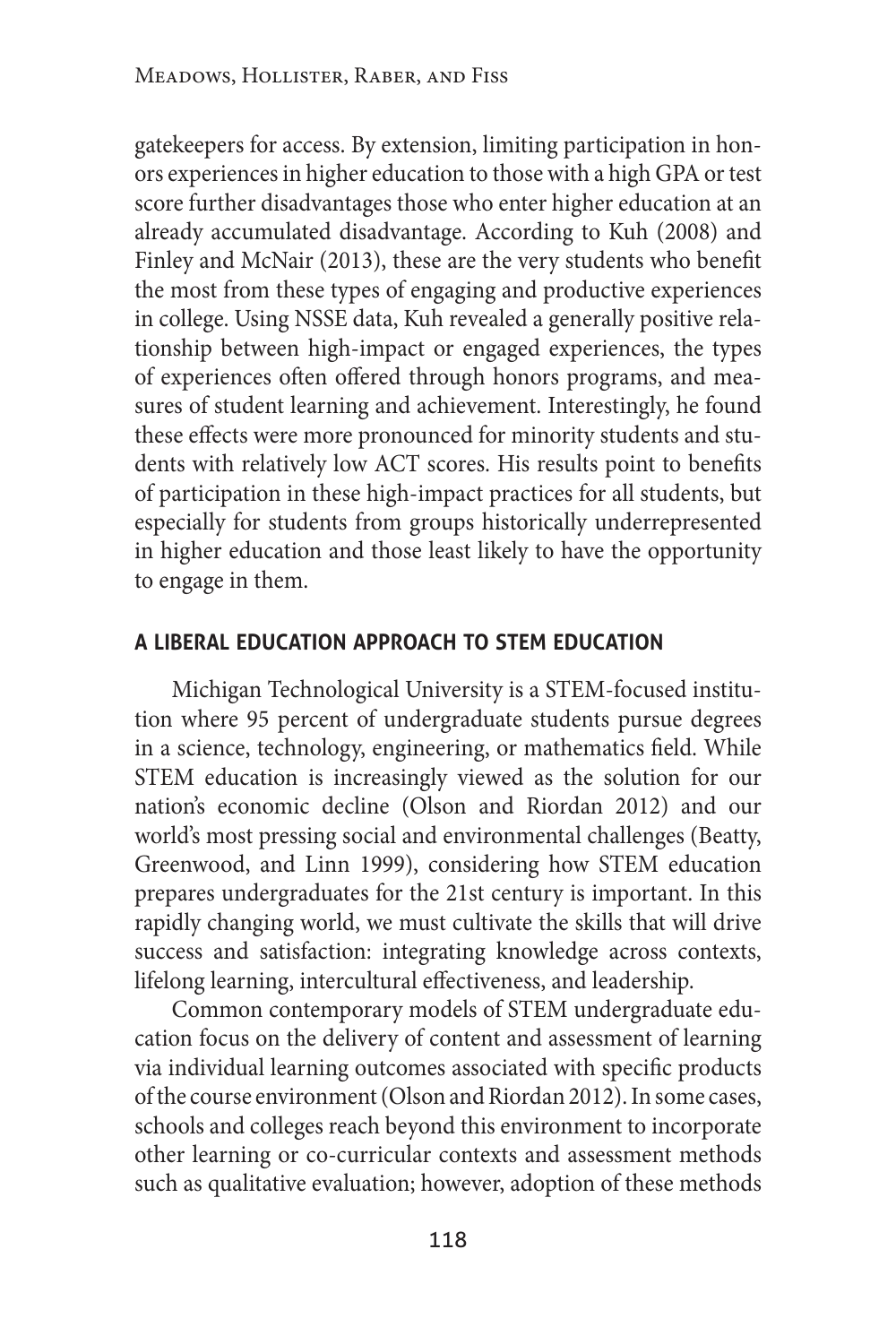is not widespread, and both program management and assessment can be time-consuming and costly (Sheppard, Macatangay, Colby, and Sullivan 2009). In addition, several high-profile STEM educators have called for the integration of liberal arts and STEM education, citing this integration as essential to the development of a competitive STEM workforce (e.g., the Annual Engineering and Liberal Education Symposium at Union College).

The Wabash National Study of Liberal Arts Education describes seven liberal arts learning outcomes commonly associated with the development of wisdom and the responsibilities of citizenship: (1) integration of learning, (2) inclination to inquire and lifelong learning, (3) effective reasoning and problem solving, (4) moral character, (5) intercultural effectiveness, (6) leadership, and (7) well-being (King, Brown, Lindsay, and VanHecke 2007). Strikingly, these seven outcomes are interdependent, each contributing to the holistic development of the individual. Furthermore, each outcome is viewed as multidimensional: the achievement of each outcome requires integration of abilities across cognitive (what and how one knows), intrapersonal (who one is and one's sense of identity), and interpersonal (how one relates with others) domains. For instance, consider how problem solving and leadership skills relate to each other and how both of these skill sets require maturity in intrapersonal and interpersonal domains as well as the cognitive domain.

The concurrent development of students across cognitive, intrapersonal, and interpersonal domains is described by the theory of self-authorship. Baxter Magolda (2008) provides a succinct description of self-authorship as "the internal capacity for an individual to define one's beliefs, identity and social relations" (p. 269). This theory is rooted in the work of Kegan (1994), who argues that this development provides a necessary foundation for individuals to meet the expectations of adulthood. Baxter Magolda's 21-year longitudinal study of young adults age 18 to 39 supports this claim (Baxter Magolda 2001). In this study, she found that participants' roles and responsibilities required them to analyze data, explore and evaluate diverse perspectives, understand context and others' frames of reference, and negotiate competing interests. Each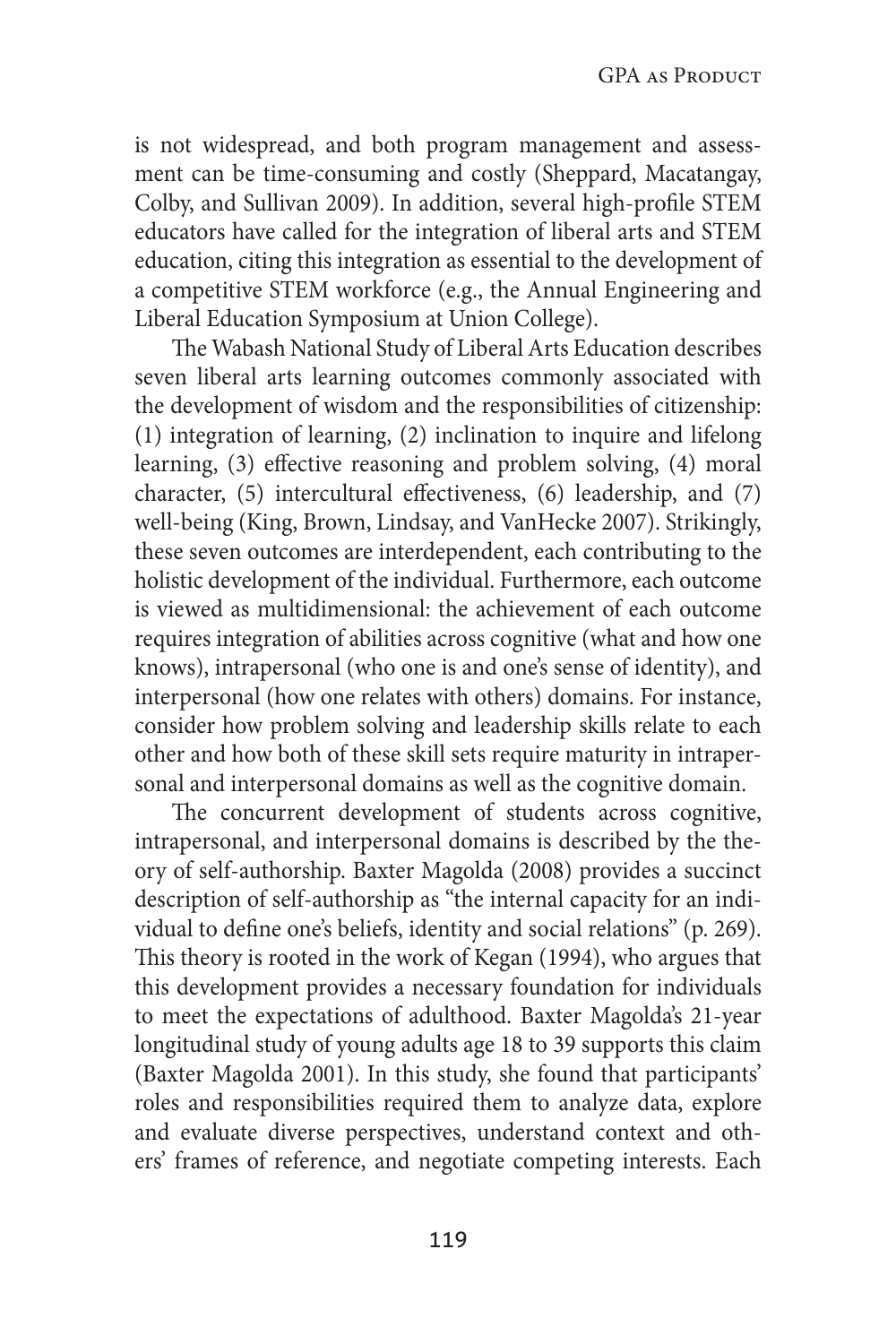of these steps is useful for weighing alternatives and arriving at a judgment. Executing these tasks requires self-authorship to ensure that individuals are not overwhelmed by external influence, are confident in their ability to make defensible decisions, and are able to collaborate productively with colleagues.

Specific examples of the need for self-authorship abound in society. For instance, in today's global/social context, adults engage collaboratively with multiple diverse others. The development of productive relationships requires intercultural maturity, which depends on cognitive, intrapersonal, and interpersonal development. According to a 2007 report by the Association of American Colleges and Universities (AAC&U), industry increasingly expects higher education to encourage this development in undergraduate students, stressing teamwork, intercultural competence, and a greater emphasis on complex problem solving (AAC&U 2007). Indeed, higher education itself emphasizes social responsibility as a key outcome for addressing the challenges of the 21st century.

Self-authorship requires the individual to shift from being uncritically dependent on external authorities for values, beliefs, identities, and loyalties to defining these elements internally. Individuals develop self-authorship when they are encouraged to construct and explain their views in learning environments that provide opportunities to explore alternative interpretations and that are emotionally supportive of the challenges of the knowledgeconstruction process (Baxter Magolda 2001; Kegan 1994; Pizzolato 2005). Figure 1 presents a diagram of the levels of self-authorship. In the movement from "Following Formulas" to entering the "Crossroads," individuals begin to experience and respond to tensions associated with continued reliance on external formulas as a means of defining themselves, their relationships, and their beliefs. As individuals move into the crossroads, they more openly question external authorities and begin to construct, listen to, and cultivate their internal voice. Once self-authored and ultimately internally defined, individuals trust the internal voice; build upon that foundation; and become secure in their identities, relationships, and beliefs. It is important to note that the development of self-authorship is not a linear experience and that the course of development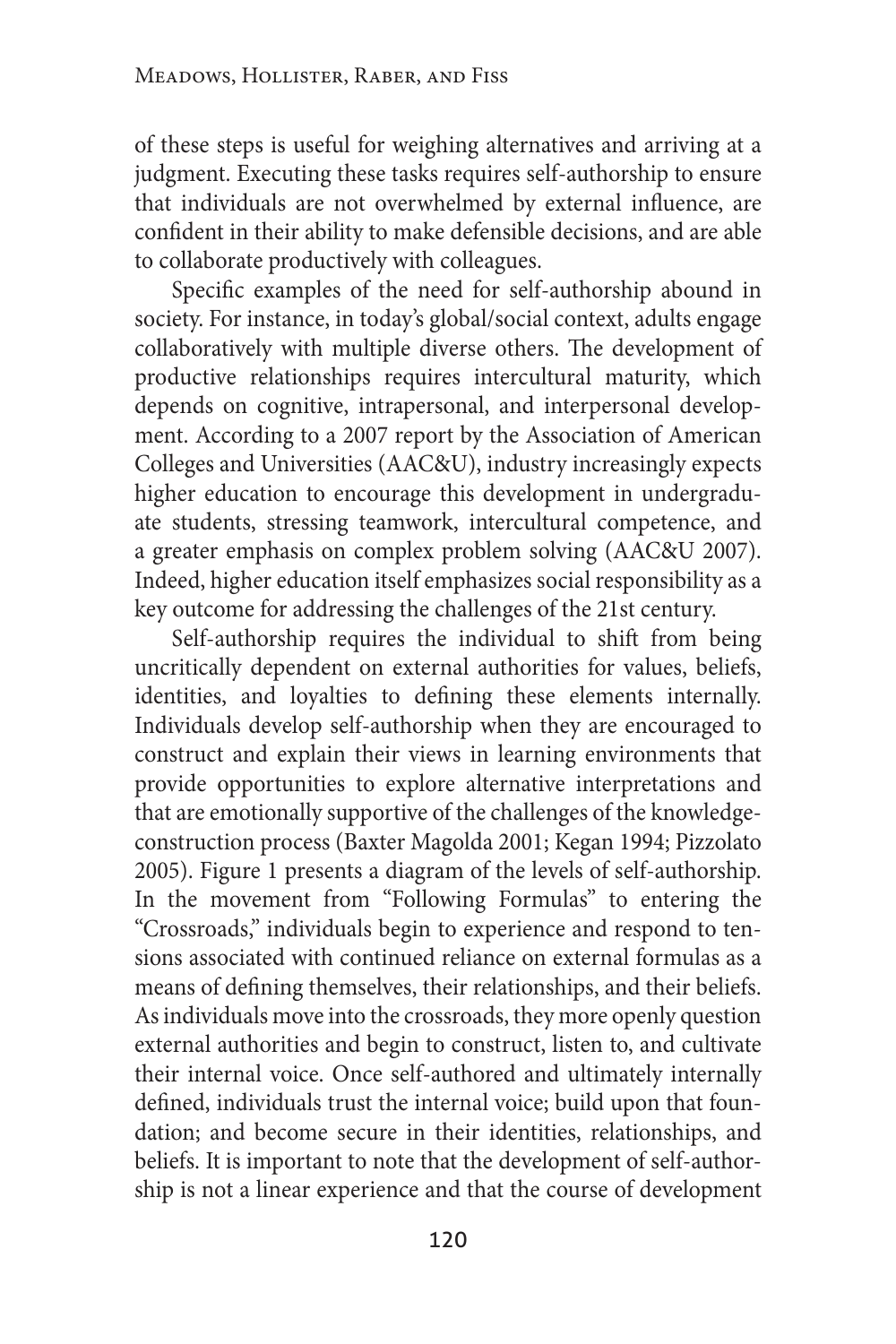

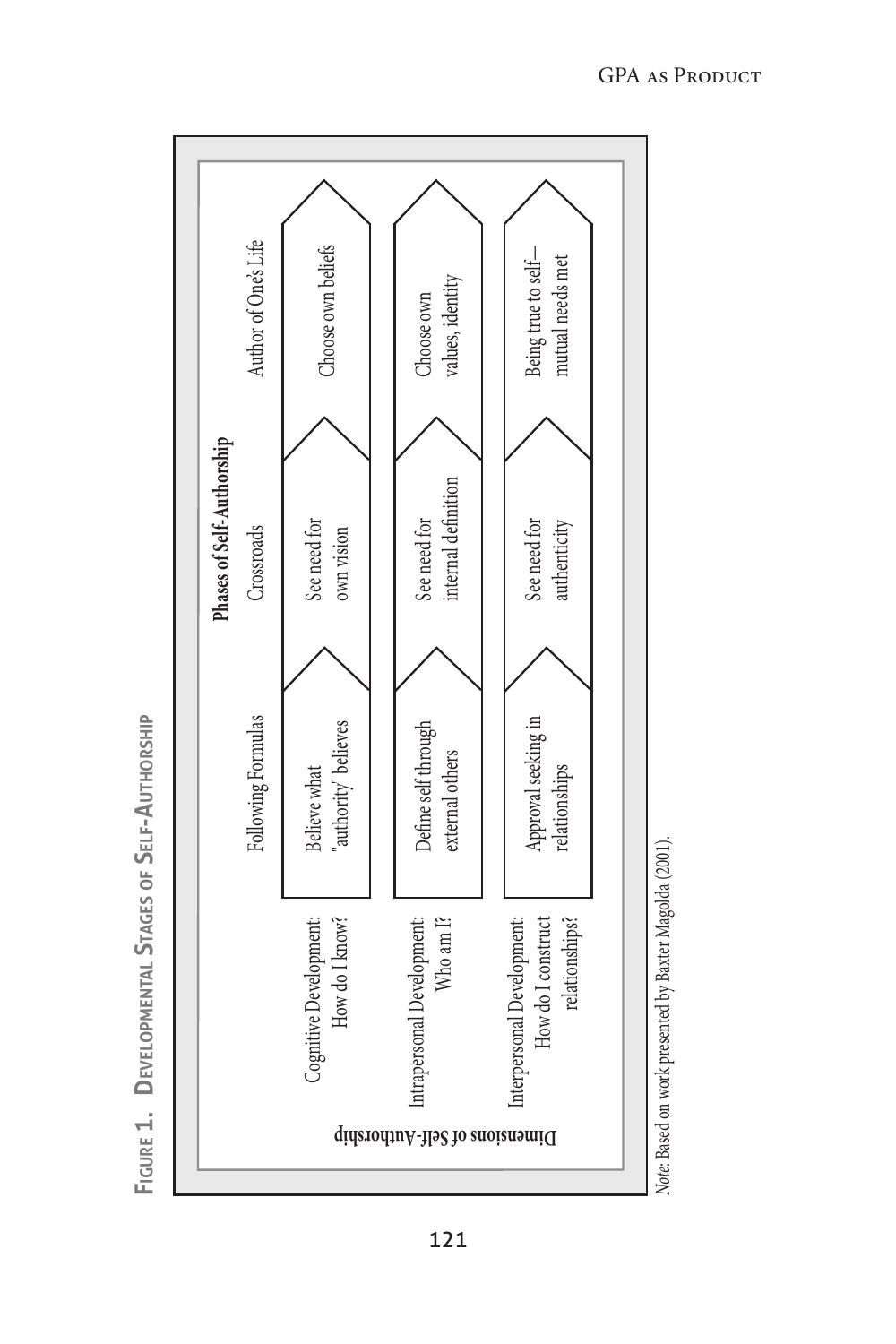rarely unfolds smoothly from one level or way of making meaning to the next. Rather, the developmental trajectory is punctuated with meanders, sprints, and setbacks. Nevertheless, identifiable milestones do exist.

Without an intentional intervention, most undergraduate students—and even college graduates—define themselves through external formulas rather than self-authoring their beliefs (Baxter Magolda 1992, 2001; Baxter Magolda, King, Taylor, and Wakefield 2012; Belenky, Clinchy, Goldberger, and Tarule 1986; Kegan 1994; King and Kitchener 1994; King and Mayhew 2002). Evidence shows, however, that with appropriate support this tendency can be changed. Several types of experiences produce higher degrees of self-authorship among undergraduates (King, Baxter Magolda, Barber, Brown, and Lindsay 2009; Barber, King, and Baxter Magolda 2013). These include experiencing dissonance in academic settings, being challenged to evaluate knowledge claims and take ownership of beliefs, encountering diverse perspectives, and addressing tragedy or complex personal relationships. Also essential is the identification of a community of support where processing of these challenging experiences occurs. Unfortunately, this demand often occurs post-graduation, leaving individuals to face significant challenges with insufficient preparation and potential risk to themselves, the people around them, and the organizations and systems they are trying to improve (Flores, Matkin, Burbach, Quinn, and Harding 2012). To foster the growth of self-authorship in an academic setting, a supportive environment can be created through what Hodge, Baxter Magolda, and Haynes (2009) refer to as the "Learning Partnership Model."

## **learning partnership model**

Designed as a practical approach to transform both curricular and co-curricular learning, the learning partnership model (Baxter Magolda and King 2004) grows out of the theory of self-authorship. To empower individuals to explore the complex landscape of knowledge, identities, and relationships, the learning partnership model incorporates three key principles: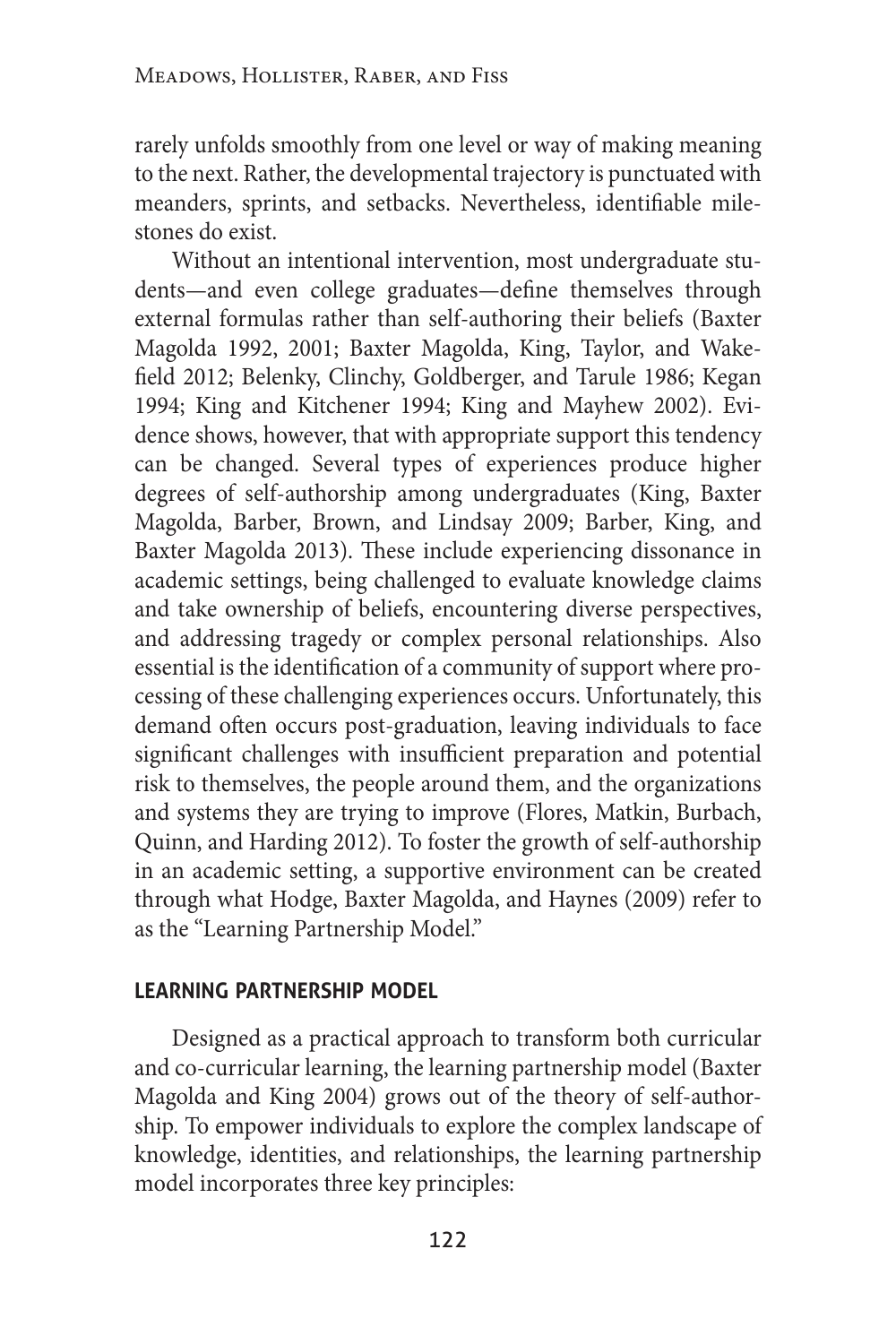- 1. *Validating learners as knowers*. Ensure that students know their voices are important and encourage them to share ideas and viewpoints while muting the voice of faculty as "the" authority, thus helping students to see the instructor as human, approachable, and concerned;
- 2. *Situating learning in learners' own experience*. Recognize and acknowledge that students bring their personal experiences into the classroom, explain the relevance of material to students' daily lives, avoid marginalizing students, and provide opportunities for self-reflection to help students become clearer about what they know, why they hold their beliefs, and how they want to act on them; and
- 3. *Defining learning as mutually constructing meaning*. Frame learning as something experienced together when both the instructor and the student share perspectives; students see that the instructor is continuing to learn through their work together and demonstrates lifelong learning.

The key to a successful learning partnership is the balance of challenge and support necessary to push students toward selfauthorship without triggering a reliance on old ways of constructing identity, relationships, and knowledge. Educators and administrators have used this model to design effective learning partnerships for learners in many situations, such as orientation programs, undergraduate courses, and internships. (Detailed examples can be found in Taylor, Baxter Magolda, and Haynes 2010; however, there is little evidence that this model is used much in the undergraduate STEM educational setting.)

#### **the pavlis honors college educational framework**

The educational framework of the Pavlis Honors College at Michigan Technological University is designed to encourage the development of self-authorship by exposing students to a challenging educational setting in a supportive learning environment. As students encounter and traverse the crossroads, the framework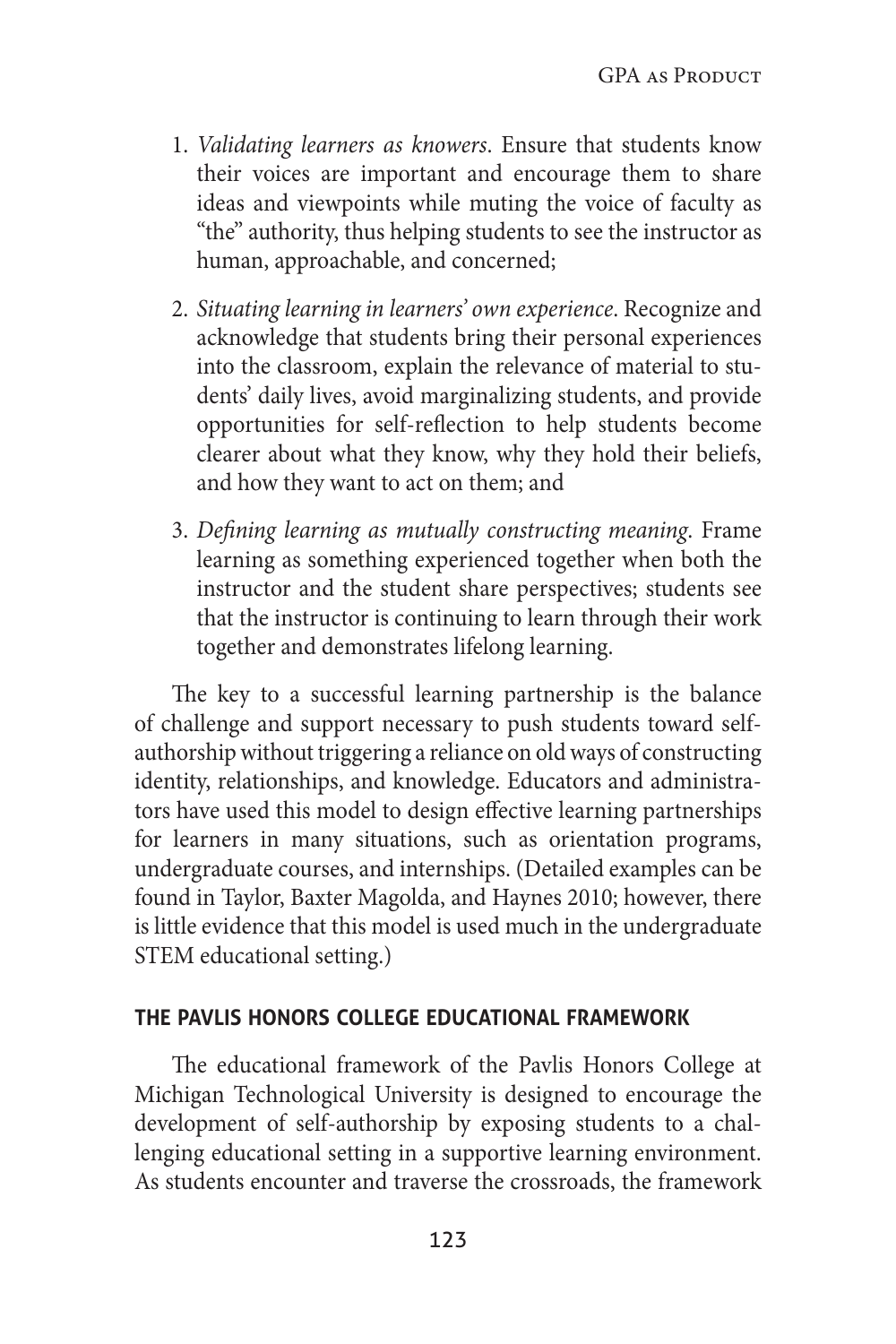reflects the levels of self-authorship that students should encounter, as well as the learning partnership necessary for this development. The Pavlis Honors College (PHC) framework is an adaptation of that proposed by Taylor and Haynes (2008) for the honors college at Miami University of Ohio. The framework articulates incoming student traits, developmental goals, student learning outcomes, faculty and staff expectations for engaging with students, and identification of learning experiences where development is enabled. Table 1 summarizes the current framework for the first year of the program (year two for a traditionally enrolled college student).

The program structure follows a tiered model of educational development associated with both the cognitive and affective domains of Bloom's taxonomy (Bloom, Engelhart, Furst, Hill, and Krathwohl 1956; Krathwohl, Bloom, and Masia 1973) and the selfauthorship theory described above. The program integrates Baxter Magolda and King's (2004) learning partnership model across three major elements: (1) a series of developmental seminars, (2) a set of required co-curricular activities with structured reflection, and (3) advising support. These elements provide opportunities for students to foster self-authorship: increasingly complex ways of making meaning about one's identity, relationships, and beliefs. Students collaborate with faculty during seminars to explore concepts related to personal and social identities, cultural maturity, empathy, mindfulness, collaboration, and communication via dialogue. Students also define an academic enhancement (e.g., minor, certification), an immersion experience in which they apply their skills and knowledge in a new and unfamiliar context (e.g., an internship, international experience), an honors project that reflects their learning, and a leadership or mentorship activity. All program elements involve guided or semi-structured reflection with a faculty mentor designed to provide the students a platform through which to reflect on their learning and make meaning of their experiences and to encourage the development of self-authorship. Figure 2 presents a diagram of the elements of the Honors Pathways Program.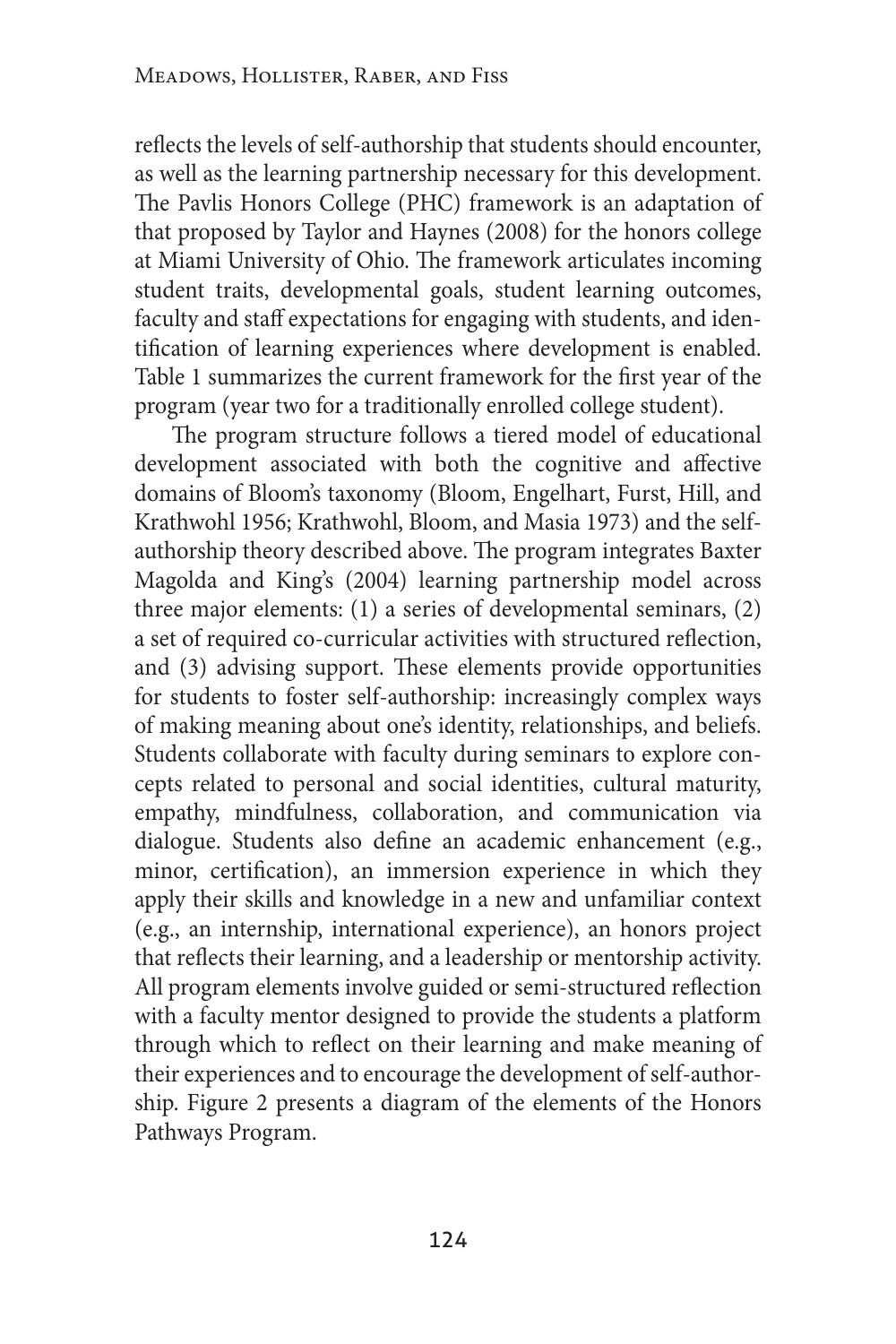#### **preliminary assessment**

# **Self-Authorship**

In order to determine if students are moving through the stages of self-authorship, a rubric was developed to score students' reflective essays. Specifically, the first and final reflections of Seminar I were scored to illuminate differences in the ways in which students make meaning of their experiences from the beginning to the end of one semester in the program after engaging with the honors college curriculum. The following will explain the process for initially creating the rubric as well as how it was used to score students' reflections throughout the course.

The rubric went through several iterations before being used to score student responses to reflective prompts. The first stage of development was to align three prominent student development theories: "self-authorship," focusing on intrapersonal development (Barber and King 2014); "developmental trajectory of social justice allies," focusing on interpersonal development (Waters 2010); and the "reflective judgment model," focusing on cognitive development (Kitchener and King 1990). Waters (2010) and Kitchener and King (1990) were incorporated because those frameworks gave a more focused picture of how students typically progress through the interpersonal and cognitive domains of development. Waters' theory (2010) specifically focuses on how students relate to each other in diverse settings (interpersonal development), and Kitchener and King (1990) focus on the ways in which students make decisions (cognitive development). While self-authorship theory encompasses development in all three domains of development (interpersonal, intrapersonal, and cognitive), the other two theories served to better inform the developing rubric by giving myriad examples of student responses that indicate various levels of development. Incorporating these three frameworks into the rubric allowed for a more comprehensive view of PHC student development throughout the semester.

Each aforementioned theory has its own development scales, each organized into stages that represent various levels of development. As noted above, self-authorship theory has three stages: the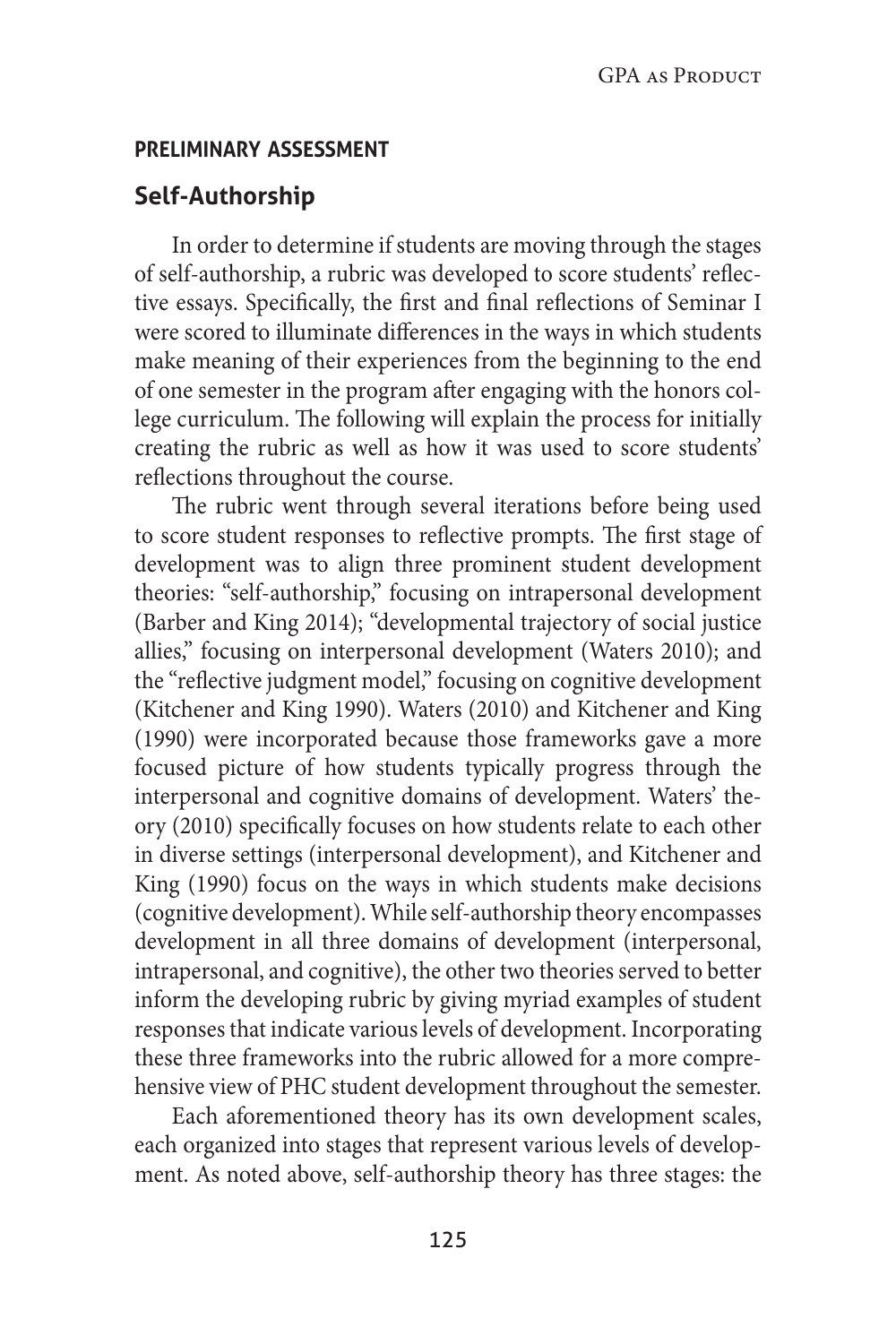| ċ<br>é                                                          |                                 |
|-----------------------------------------------------------------|---------------------------------|
| Ï                                                               |                                 |
|                                                                 |                                 |
| I<br>Ì<br>è<br>ı<br>J                                           |                                 |
| ē<br>⋣<br>İ                                                     |                                 |
| <b>URING</b>                                                    |                                 |
| $\mathfrak{c}$<br>١                                             |                                 |
| Ŀ<br><b>MENT</b><br><b>ELOP</b><br>$\geq$<br>J<br>$\Delta$<br>Í |                                 |
| ρ<br><b>UDENT</b><br>F<br>U<br>١                                |                                 |
| .<br>≘<br>Ò<br>ū                                                |                                 |
| ⊻<br>/OR'<br>Š<br>í<br>$\geq$<br>ć<br>ı<br>ı                    |                                 |
| ⋚<br>ē<br>١<br>Ĕ<br>⊲<br>ر<br>ţ<br>∍<br>١<br>l<br>ı<br>J        |                                 |
| ı<br>ı<br>L<br>t<br>۱<br>I<br>ï<br>ı<br>J<br>J<br>Í<br>ţ<br>J   |                                 |
| t<br>١<br>ă<br>Ć<br>į<br>Í<br>١                                 | Ś<br>í<br>Í<br>ţ<br>j<br>¢<br>Í |
| t<br>١<br>j<br>ţ<br>ź<br>í<br>۵                                 | 1<br>I<br>i<br>ī<br>ă           |
| ł<br>ŧ<br>J<br>ц<br>J<br>a<br>ì<br>i.<br>ı                      |                                 |

|                                                     |                        |                                  | Faculty/Staff                |                             |
|-----------------------------------------------------|------------------------|----------------------------------|------------------------------|-----------------------------|
| <b>Student Traits</b>                               | Developmental Goals    | <b>Student Learning Outcomes</b> | Expectations                 | Learning Experiences        |
| · Knowledge viewed                                  | · Begin to question    | • Describe personal and social   | · Cultivate a safe           | Honors Seminar 1            |
| as certain                                          | how authorities create | identities and respectfully      | climate for honest           | Action on goals:            |
| • Reliance on authorities                           | knowledge              | acknowledge different others     | exchange of ideas            | · Become active in an       |
| (parents, faculty,                                  | • Acknowledge          | · Summarize differing            | $\bullet$ Validate students' | organization with an        |
| textbooks)                                          | uncertainty in making  | individual or cultural           | capacity to know             | international theme or      |
| • Externally defined value                          | a knowledge claim      | perspectives on a common         | and learn                    | travel abroad               |
| system and identity                                 | · Begin to question    | experience, idea, or object      | · Build on students'         | · Join Enterprise Team      |
| • View differences as a threat                      | reliance on others for | · Construct personal insights    | experiences;                 | and participate in design   |
| to identity                                         | self-definition and    | from experiences through         | connect academic             | project                     |
|                                                     | approval               | reflection                       | learning to their            | • Explore innovation        |
| • Relate to others for<br>approval                  | · Develop awareness of | · Identify own personal and      | experiences                  | or entrepreneurship         |
|                                                     | own personal and       | professional goals and begin     | · Provide multiple           | activities on or off campus |
| · Lack understanding                                | social identities      | to act on them                   | valid perspectives           | • Research internships      |
| perspectives of different<br>of different cultures- | and culture            | • Recognize and reproduce        | on topics                    | or fellowships for 1-2      |
| others are wrong                                    | • Acknowledge the      | written and oral                 | · Model critical self-       | semesters or over summer    |
|                                                     | existence of differing | communication styles that        | reflection and offer         | with enriching research     |
| • Externally driven choices                         | perspectives           | clearly convey meaning           | regular feedback             | workshops                   |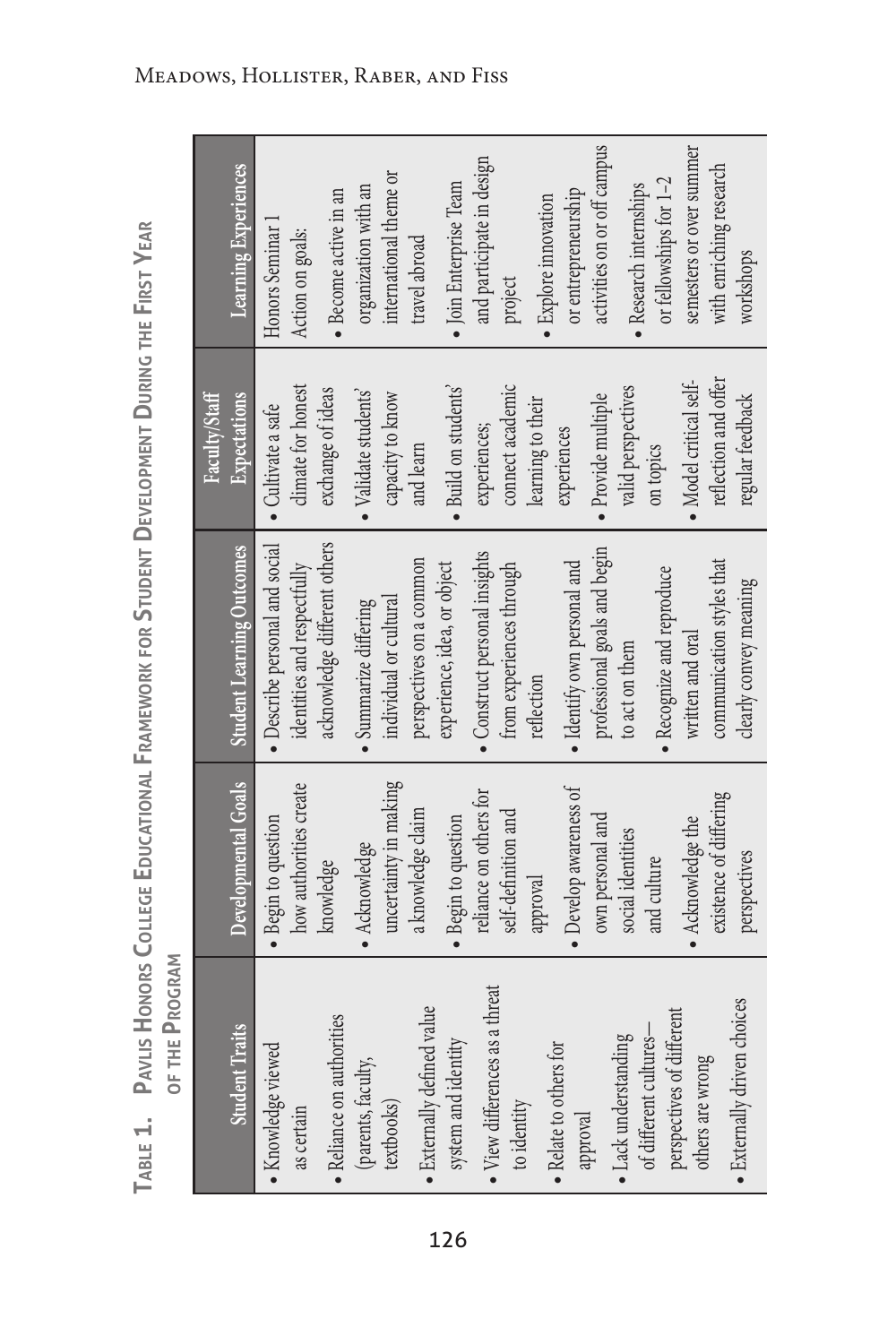| $\bullet$ Join a service organization<br>research or discovery-   . Experiential opportunity<br>and volunteer time<br>of own design                                                                               |                                                                                                                |
|-------------------------------------------------------------------------------------------------------------------------------------------------------------------------------------------------------------------|----------------------------------------------------------------------------------------------------------------|
| to cultivate students<br>$\bullet$ Sequence material<br>oriented skills                                                                                                                                           |                                                                                                                |
| diverse group work setting<br>relationships within a                                                                                                                                                              |                                                                                                                |
| • Develop reflective voice   • Describe respectful<br>insights independent<br>that shares personal<br>of authority                                                                                                |                                                                                                                |
| • Acting in own best interest<br>• Reflection is habitual action<br>without personal insights,<br>without consideration of<br>others' interests or needs<br>often seeking approval<br>egocentric)<br>of authority | Ustal Anti-Long From Taylor and Long (2000) Vina and Paytar Macolda (2005) and Paytar Marclac Long Vina (2001) |

Note: Adapted from Taylor and Haynes (2008), King and Baxter Magolda (2005), and Baxter Magolda and King (2004). *Note*: Adapted from Taylor and Haynes (2008), King and Baxter Magolda (2005), and Baxter Magolda and King (2004).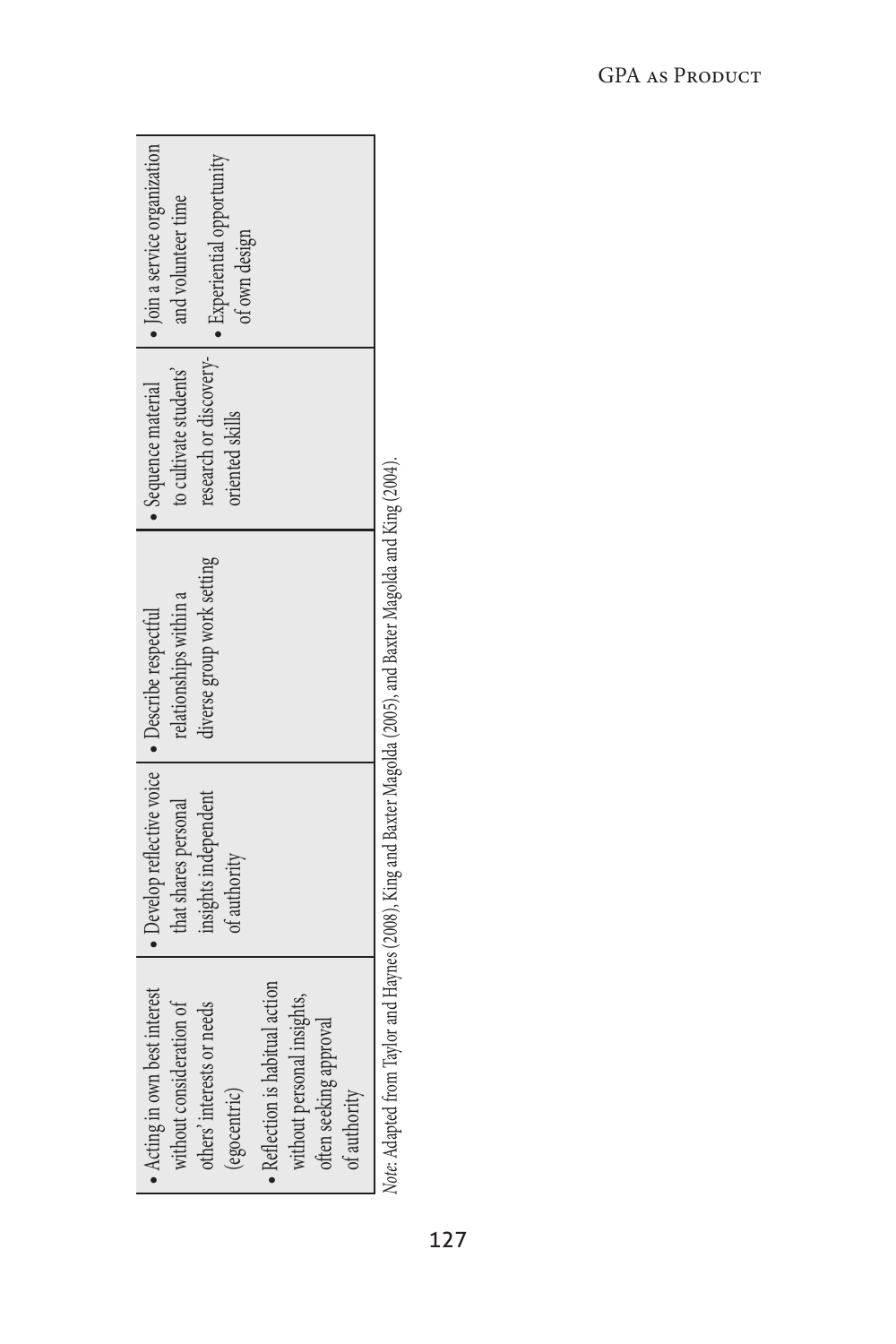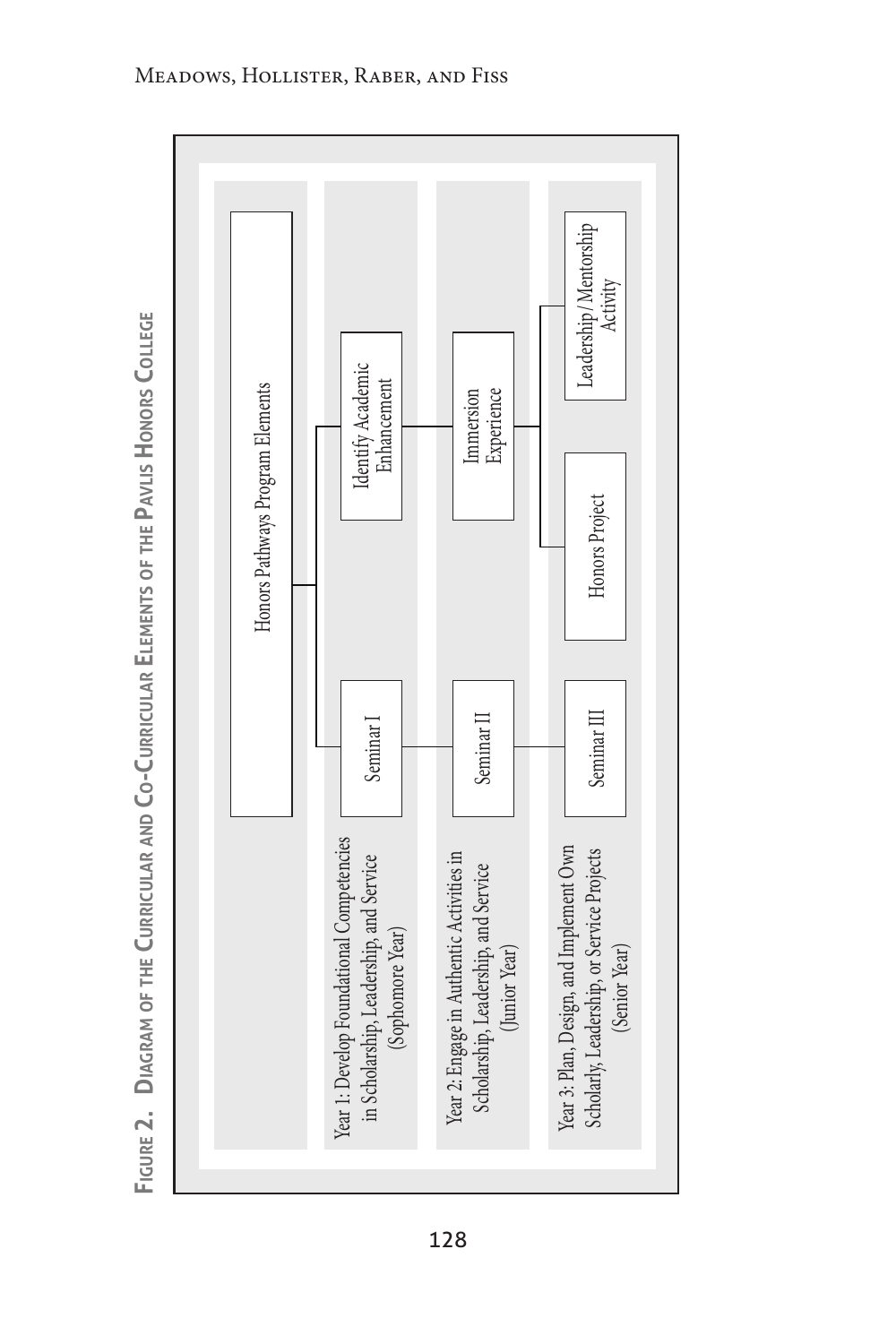initial following formulas stage, the intermediate crossroads stage, and finally the self-authorship stage (Barber and King 2014). In similar fashion, the other two theories incorporate their own stagestyle rubric, moving from less-developed to more-developed ways of thinking. Waters' theory has three stages—initial, intermediate, and mature—and the reflective judgment model has seven stages that indicate increasingly mature and developed ways of decision making (Waters 2010; Kitchener and King 1990). Relying primarily on the self-authorship stages outlined by Barber and King (2014), we created an initial rubric and then tested it against the first week's reflective responses. Quotations were selected from the first round of reflections and organized from least to most developed. This process revealed that a finer gradation of development was needed to capture smaller distinctions in student developmental trajectories. Therefore, each level was expanded to include sub-levels that fully encompassed the nuanced differences in students' methods of making meaning from their experiences. This process resulted in a nine-level progressive scale including three levels (early, mid, and advanced) within each of the three self-authorship stages. Seven of these levels were represented within the sample set. A description was included for each level that details the characteristics of student responses at each stage. The final iteration of this self-authorship rubric provided examples of student responses indicative of the various levels of development. Table 2 provides a summary of the rubric levels represented within the data set, characteristics sought in the reflections, and representative reflection quotations.

Once the rubric had been finalized, it was then used to evaluate the honors college pilot cohort students' first and last reflections of the semester. Specific quotations were chosen from each reflection that were indicative of a certain level in the rubric along the interpersonal, intrapersonal, and cognitive domains. Each student was given a score for each dimension of development, and scores from their initial reflection were then compared to those in their final reflection at the end of the semester. It is important to note that not all student responses included enough content for evaluation along all three dimensions; in these cases, students were given scores only for the dimensions that could be evaluated.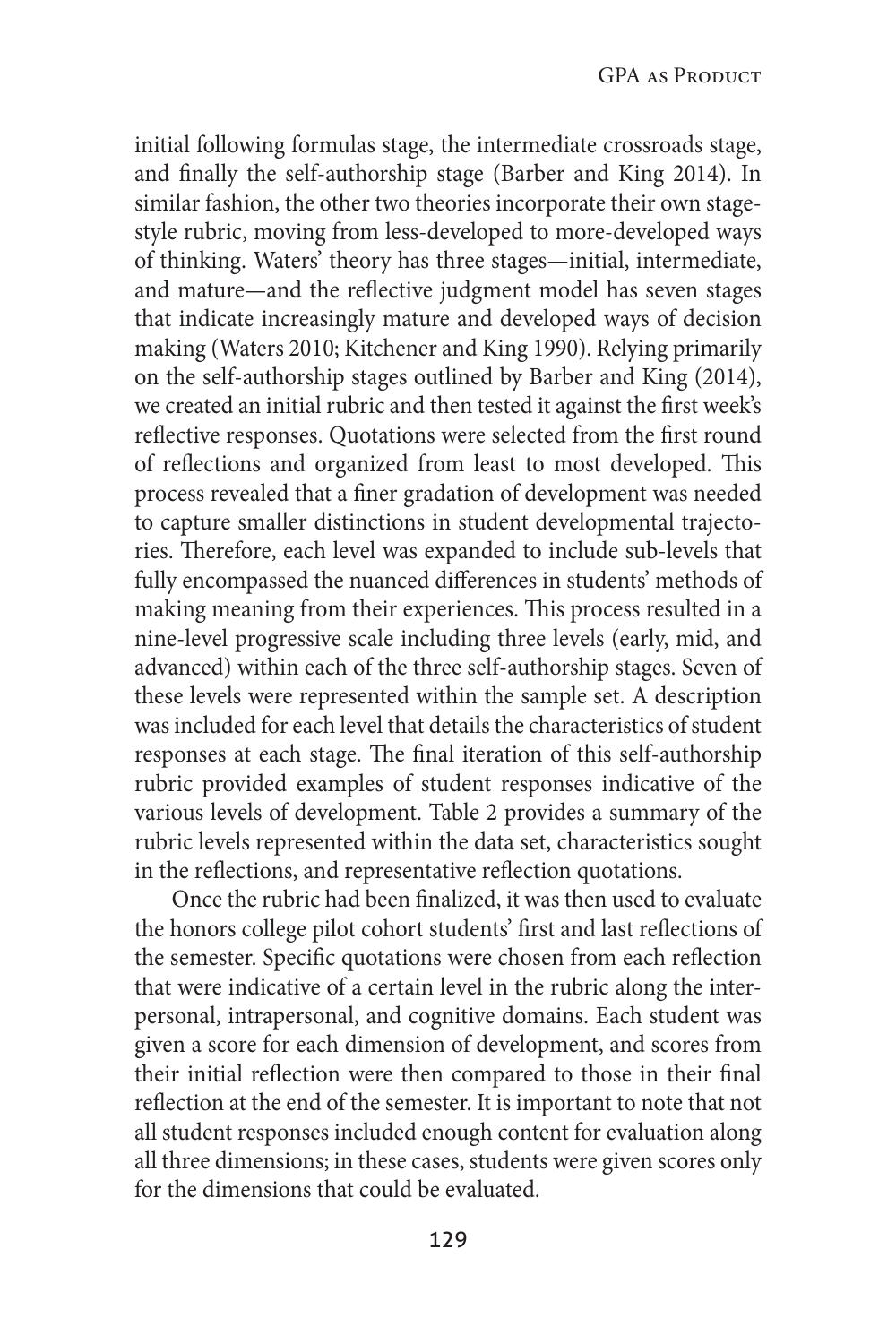| Level              |          | <b>Characteristics of Written Reflection</b>                                                                                                                                                                                                        | Sample Quotation and Reasoning                                                                                                                                                                                                                                                                                                                                                                                                                                                                                                                                                           |
|--------------------|----------|-----------------------------------------------------------------------------------------------------------------------------------------------------------------------------------------------------------------------------------------------------|------------------------------------------------------------------------------------------------------------------------------------------------------------------------------------------------------------------------------------------------------------------------------------------------------------------------------------------------------------------------------------------------------------------------------------------------------------------------------------------------------------------------------------------------------------------------------------------|
| Following Formulas | piM      | critical analysis. Knowledge from observation and<br>authority. Values/identities solely formed through<br>Surface reflection. No deeper understanding or<br>influence of authority figures.                                                        | "I think it could have been beneficial to create a community service assignment in which we find ways<br>are worthwhile activities, the reasoning behind them or the foreseen societal/personal impact is left<br>to do little things around town, something as simple as picking up trash, handing out hot coca [sic],<br>Explanation: Student failed to dig deeper into the need for these types of assignments. While they<br>entertaining animals at the humane society."<br>undiscussed                                                                                             |
|                    | рәэивлру | Knowledge from authority or what feels right. Values  <br>and identities formed through influence of authority<br>differences, leaves values and identities unexamined.<br>Some deeper reflection but largely ignores cultural<br>hgures.           | "I wouldn't say that I see myself, my goals, and my success differently. I am pretty firm in those beliefs,<br><b>Explanation:</b> Student started to think about the foundation of his/her/their goals and beliefs. While<br>they haven't changed, the student is thinking more about how they were constructed.<br>although I have enjoyed exploring these topics more in depth."                                                                                                                                                                                                      |
| Crosscoacy         | Early    | Mentioned cultural differences or existing differences<br>people's actions and ideas but is assuming equality.<br>between identity groups and how they influence<br>More mention of roots of values/identities.<br>Slight move away from authority. | was exposed to a new culture where no judgment was passed and I learned a lot about something new."<br>Explanation: Student is starting to see the value of multiculturalism and dealing with the ambiguity of<br>just thank my lucky stars I was able to attend at least once, it was loud, colorful, and simply beautiful. I<br>entering a new cultural environment. Stopped short of explaining the impact this experience had on<br>"I choose [sic] Diwali Night and it is clear to me I've been missing out on it for the past three years. I<br>the student's outlook or identity. |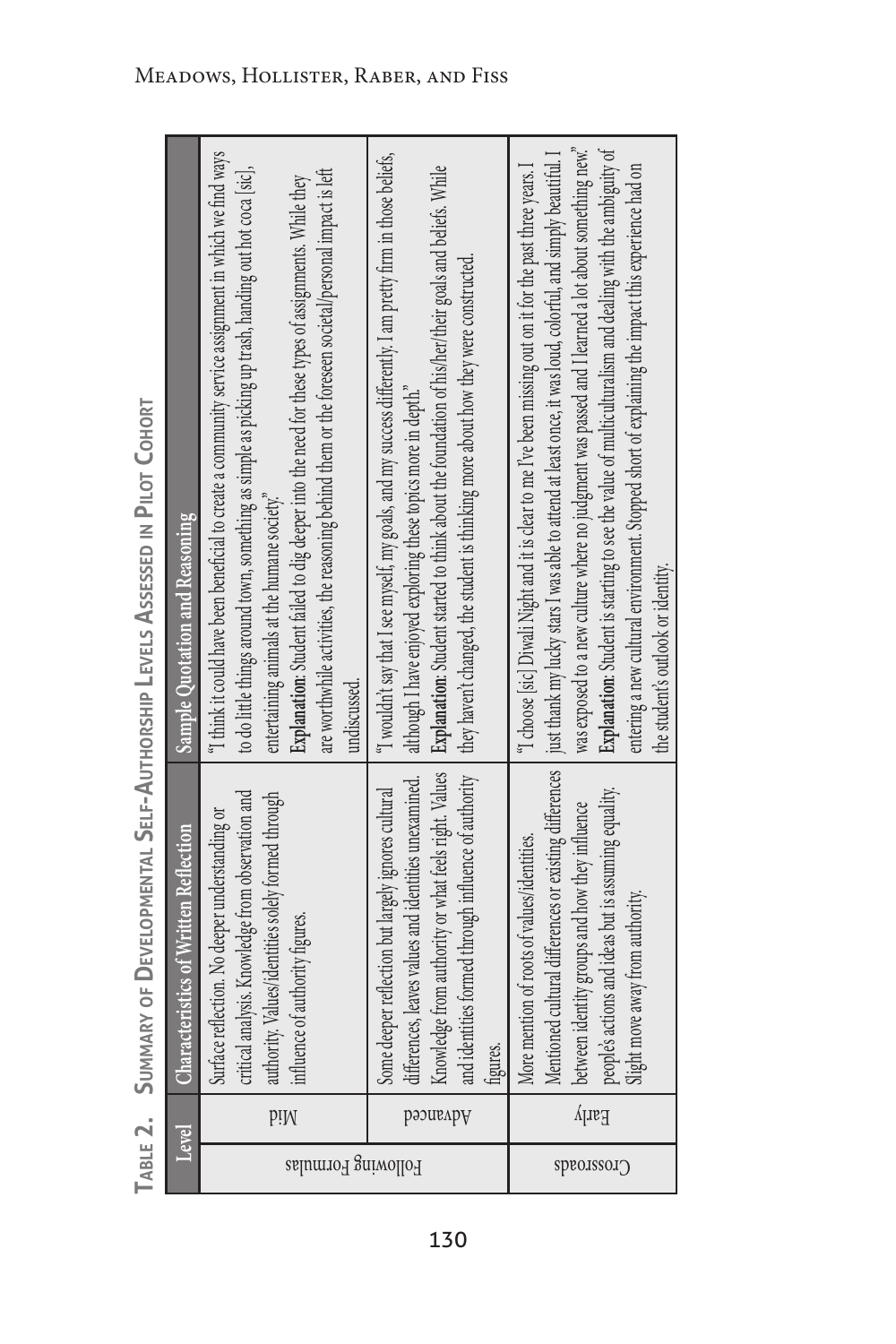| equal and worthy of discussion; fails to recognize potential microaggressions and does not unpack the<br>"Every person in the class is completely different, and that diversity to the discussion and I fit into that<br>rather than being shunned, the thought was considered and discussed. With this, I allowed myself the<br>with my own thoughts, beliefs, and identities. There were many times that I spoke wrong, however,<br>Explanation: Deeper look into why different people have different ideas but still puts all ideas as<br>freedom to think deeper both inwardly and outwardly."<br>history and cultural significance of particular views. | "Before this course I had never really tried to define my own personal values, instead I just accepted a<br>Explanation: Students are thinking about how they have developed particular views and values. They<br>are working to move away from values espoused by their authority figures but are incorporating them<br>learned that I have other values that I hadn't previously considered. This is important to learn as early<br>into a new set of values of their own. Speaking to the dynamic nature of worldviews is important and<br>mold of other values that had been impressed on me. After contemplation I realized that while some<br>of these values are true to me there are also some that don't apply to me as I thought they had. I also<br>as you can, as well as to acknowledge that they are dynamic and can change based on experiences<br>shows that the student is more capable of incorporating new ideas into their own view.<br>therefore it is an important activity to do periodically." |
|--------------------------------------------------------------------------------------------------------------------------------------------------------------------------------------------------------------------------------------------------------------------------------------------------------------------------------------------------------------------------------------------------------------------------------------------------------------------------------------------------------------------------------------------------------------------------------------------------------------------------------------------------------------|------------------------------------------------------------------------------------------------------------------------------------------------------------------------------------------------------------------------------------------------------------------------------------------------------------------------------------------------------------------------------------------------------------------------------------------------------------------------------------------------------------------------------------------------------------------------------------------------------------------------------------------------------------------------------------------------------------------------------------------------------------------------------------------------------------------------------------------------------------------------------------------------------------------------------------------------------------------------------------------------------------------------|
| distance from authority. Claims are assumed to be<br>exhibits colorblindness, but gives rationale. Larger<br>Deeper analysis of identities/values, mentions<br>details of how formed and changed. Student<br>idiosyncratic to the individual.                                                                                                                                                                                                                                                                                                                                                                                                                | More developed reasoning behind move away from<br>through which race and culture are seen. Seriously<br>considering how identity influences interactions.<br>authority. Knowledge is contextual and justified<br>Reluctant to acknowledge differences between<br>identity groups, but more critical of lenses<br>through inquiry.                                                                                                                                                                                                                                                                                                                                                                                                                                                                                                                                                                                                                                                                                      |
| p!M                                                                                                                                                                                                                                                                                                                                                                                                                                                                                                                                                                                                                                                          | рәэиғлрү                                                                                                                                                                                                                                                                                                                                                                                                                                                                                                                                                                                                                                                                                                                                                                                                                                                                                                                                                                                                               |
|                                                                                                                                                                                                                                                                                                                                                                                                                                                                                                                                                                                                                                                              | Crossoroads                                                                                                                                                                                                                                                                                                                                                                                                                                                                                                                                                                                                                                                                                                                                                                                                                                                                                                                                                                                                            |

÷.

131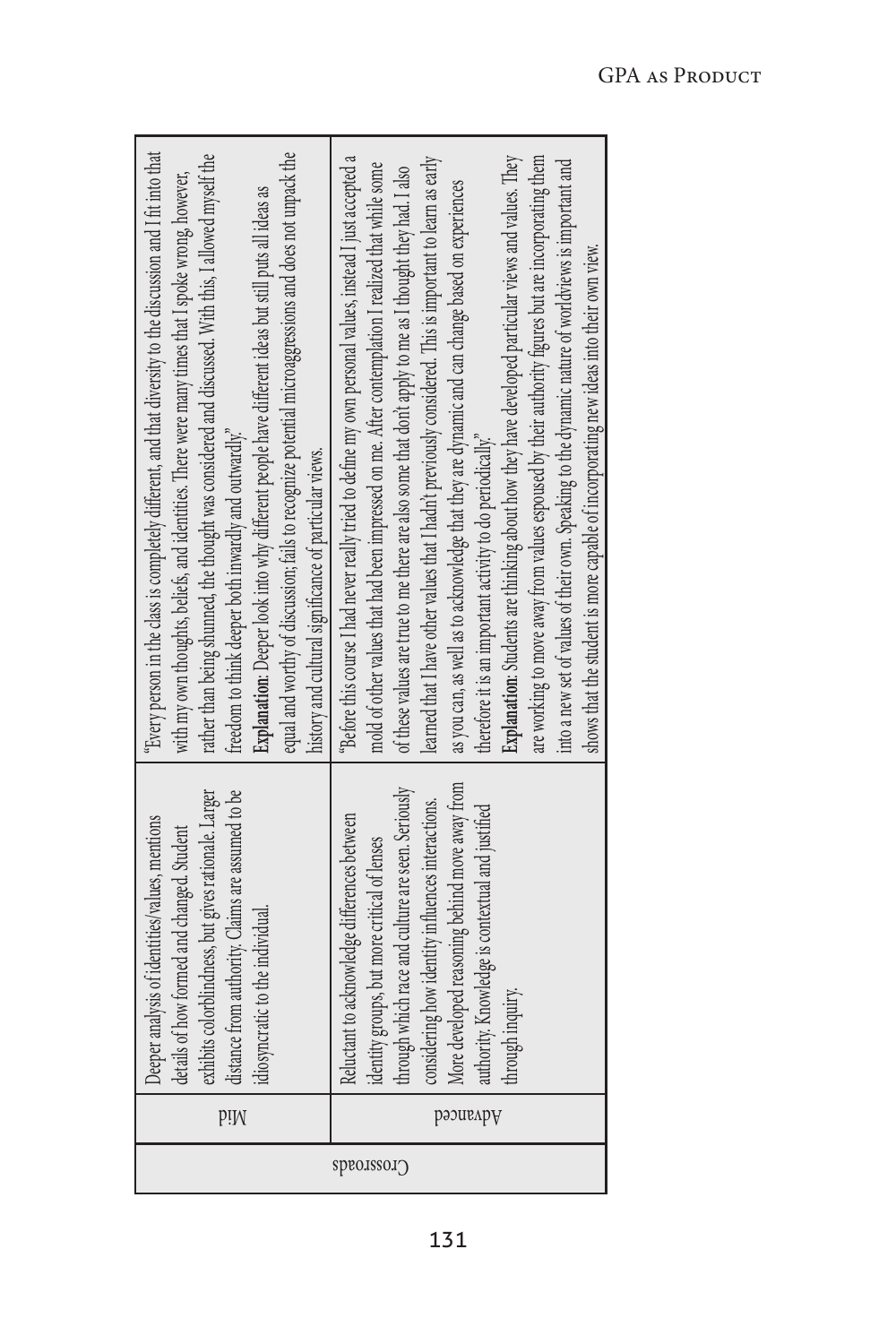TABLE 2. CONTINUED **Table 2. Continued**

| Sample Quotation and Reasoning               | would feel if someone had threatened their life. Several people were able to shift their point of view and<br>"just a joke" and the student received too harsh of a punishment, and encouraged them to see how they<br>certain students. I had several discussions with people who were [sic] believed the [Yik Yak] threat was<br>judgement and trying to get other students to empathize and understand the effect these events had on<br>"From the discussions we've had in class, I felt like I could help speak to these issues while suspending<br>social justice lens. They are starting to participate in allyhood activities and are working to help others<br>Explanation: Student is actively unpacking identity-charged events happening around them with a<br>understand differing perspectives.<br>understand on a deeper level." | understand certain topics or came to particular important decisions. Students should mention relevant<br>account but still come to their own decision. A discussion of the student's social identity and how that<br>stakeholders in their decisions/actions and how the students were able to take differing opinions into<br>No PHC Example: response would include detailed explanations of how the student came to<br>identity relates to others in the room/world should be present. |
|----------------------------------------------|-------------------------------------------------------------------------------------------------------------------------------------------------------------------------------------------------------------------------------------------------------------------------------------------------------------------------------------------------------------------------------------------------------------------------------------------------------------------------------------------------------------------------------------------------------------------------------------------------------------------------------------------------------------------------------------------------------------------------------------------------------------------------------------------------------------------------------------------------|-------------------------------------------------------------------------------------------------------------------------------------------------------------------------------------------------------------------------------------------------------------------------------------------------------------------------------------------------------------------------------------------------------------------------------------------------------------------------------------------|
| <b>Characteristics of Written Reflection</b> | participates in allyhood, leadership, and mentorship<br>identity; begins to challenge inequality; voluntarily<br>activities. Student actively constructs knowledge.<br>Begins to understand social construction of                                                                                                                                                                                                                                                                                                                                                                                                                                                                                                                                                                                                                              | society constructs social identities. Student actively<br>identities, how knowledge is constructed, and how<br>coordinates, seeks out, or participates in allyhood,<br>Exhibits extremely high level of reflection on<br>leadership, mentorship.                                                                                                                                                                                                                                          |
| Level                                        | Early                                                                                                                                                                                                                                                                                                                                                                                                                                                                                                                                                                                                                                                                                                                                                                                                                                           | piM                                                                                                                                                                                                                                                                                                                                                                                                                                                                                       |
|                                              | Self-Authorship                                                                                                                                                                                                                                                                                                                                                                                                                                                                                                                                                                                                                                                                                                                                                                                                                                 |                                                                                                                                                                                                                                                                                                                                                                                                                                                                                           |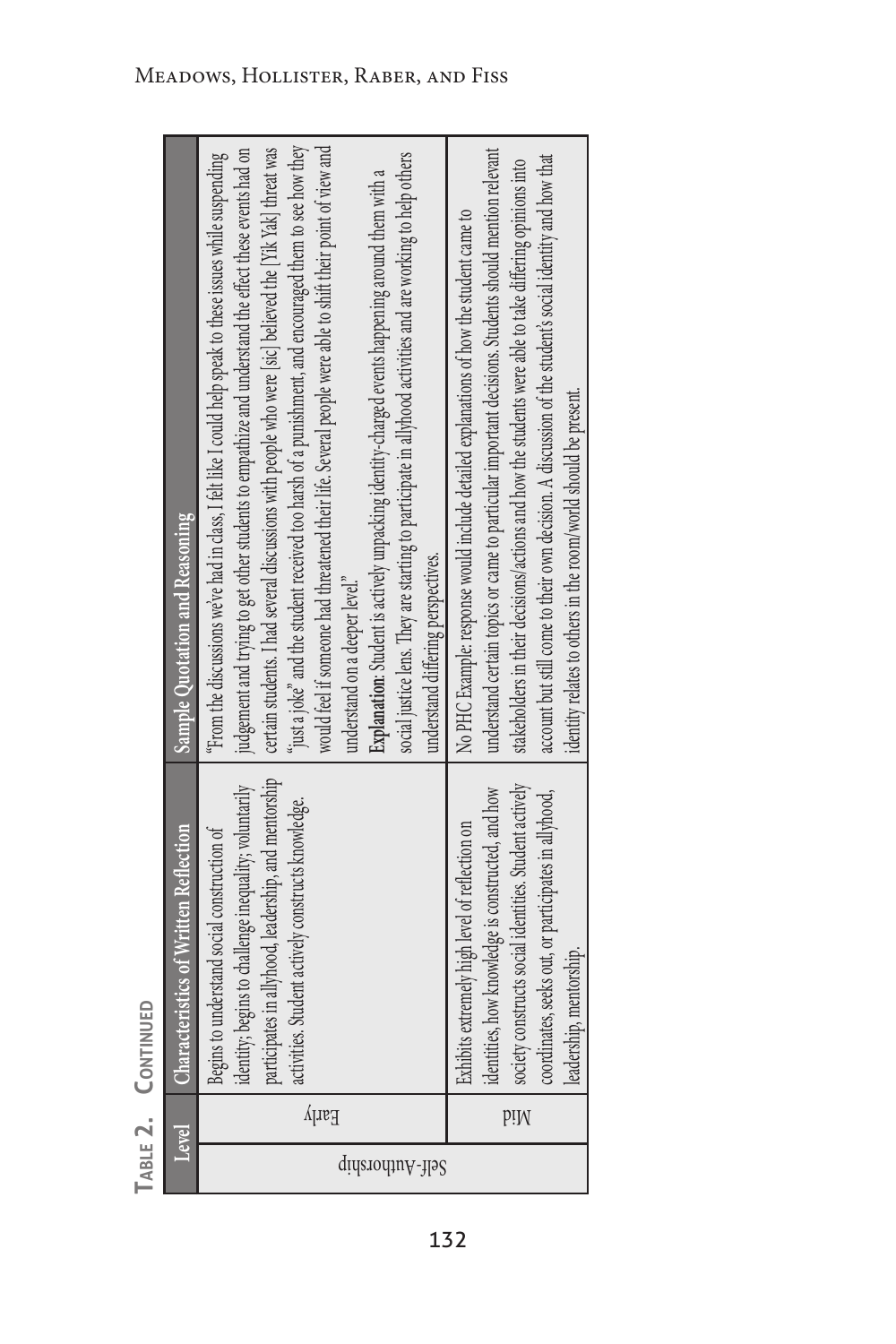# **Grade Assessment**

Since our program does not consider GPA as a metric for admission or retention, we were interested in understanding whether our applicants possessed a broader range of GPA than one might expect in an honors college. In other words, we wondered if we still were attracting students with high GPAs despite our goal of appealing to students from a range of academic performance levels. To answer these questions, we collected semester GPAs for our pilot cohort and calculated mean values and individual differences.

# **results and discussion**

# **Self-Authorship Assessment Results**

During the pilot year of the program, 31 students agreed to have their written reflections coded for self-authorship characteristics. Of these, 26 completed both reflection assignments. These students were second- through fourth-year students who self-selected into the honors college and enrolled in the first honors seminar, which was a one-credit course designed specifically to advance self-authorship. Each written reflection was scored to indicate the level of self-authorship development within the interpersonal, intrapersonal, and cognitive domains. Figure 3 presents the results of applying the self-authorship rubric to the first and final reflections. Each graph shows the number of students coded into each developmental level for the first and final reflections over the three domains. As one moves vertically along the y-axis of each graph, the level of self-authorship becomes more advanced. The graphs show an overall shift of the distribution of the entire student population toward demonstrating higher levels of self-authorship (upwards) in all three dimensions over time. It is important to note that missing bars in these graphs indicate that no students in the data set fell into this level of development for this dimension.

To reveal individual changes in self-authorship development within all three domains, we performed an individual analysis of each student in the pilot cohort. This analysis revealed three main categories of developmental change occurring in students over the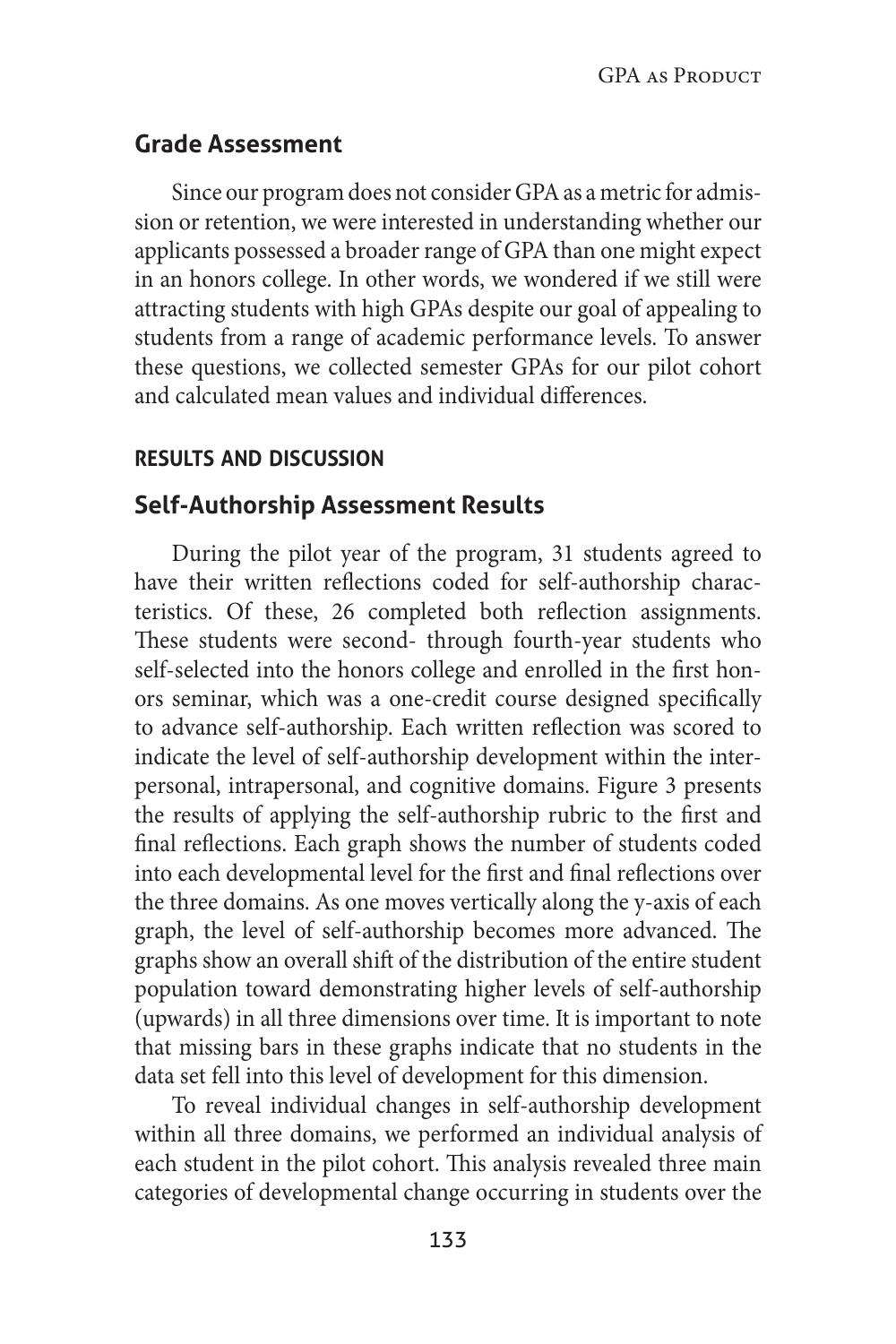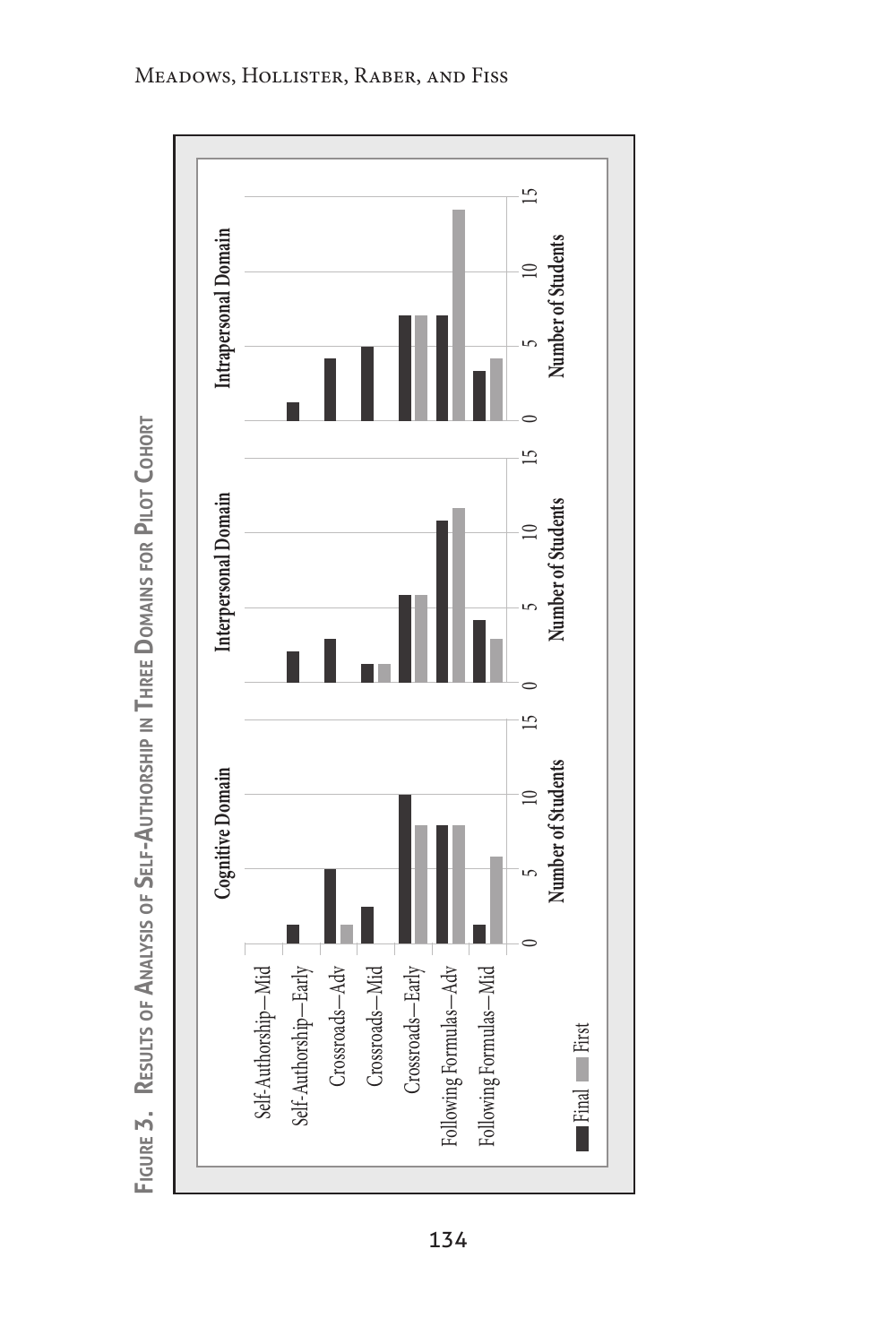course of the semester. These three categories of change are shown in Table 3, where we share our coding for three different students.

Subject #21 shows an early stage developmental trajectory: the student is still following formulas but shows some growth in one or more domains. Six students coded into this category. At this developmental stage, students are resisting challenges to their externally defined self-concept. One student in this stage of development wrote in the final reflection:

I wouldn't say that I see myself, my goals, and my success differently. I am pretty firm in those beliefs, although I have enjoyed exploring these topics more in depth. (Subject #8)

Another student found little value in the reflections:

It was very frustrating to do the weekly reflections, because I don't really feel that I got anything out of it. I tried to really consider the questions and dig deep to answer them, but I still don't really feel like I got much out of them. (Subject #5)

A second developmental trajectory revealed students actively encountering the boundary between following formulas and selfdetermination (see Subject #1, for example). For these students, the uncertainty of defining oneself creates a significant barrier that is difficult to overcome. There were 10 students who fell into this trajectory. One student marvels at the development of self-awareness:

As far as how I look at myself, I am a little more critical of my own views and my own contributions. I have learned to take a step back and actually think about my views, what the motivations are behind those views, and how to analyze and learn from past experiences. (Subject #18)

A second student in this category reflects on learning to withhold judgment:

This class has also made me better at letting others show me who they are rather than to just pick an identity for them based on what they look like. (Subject #16)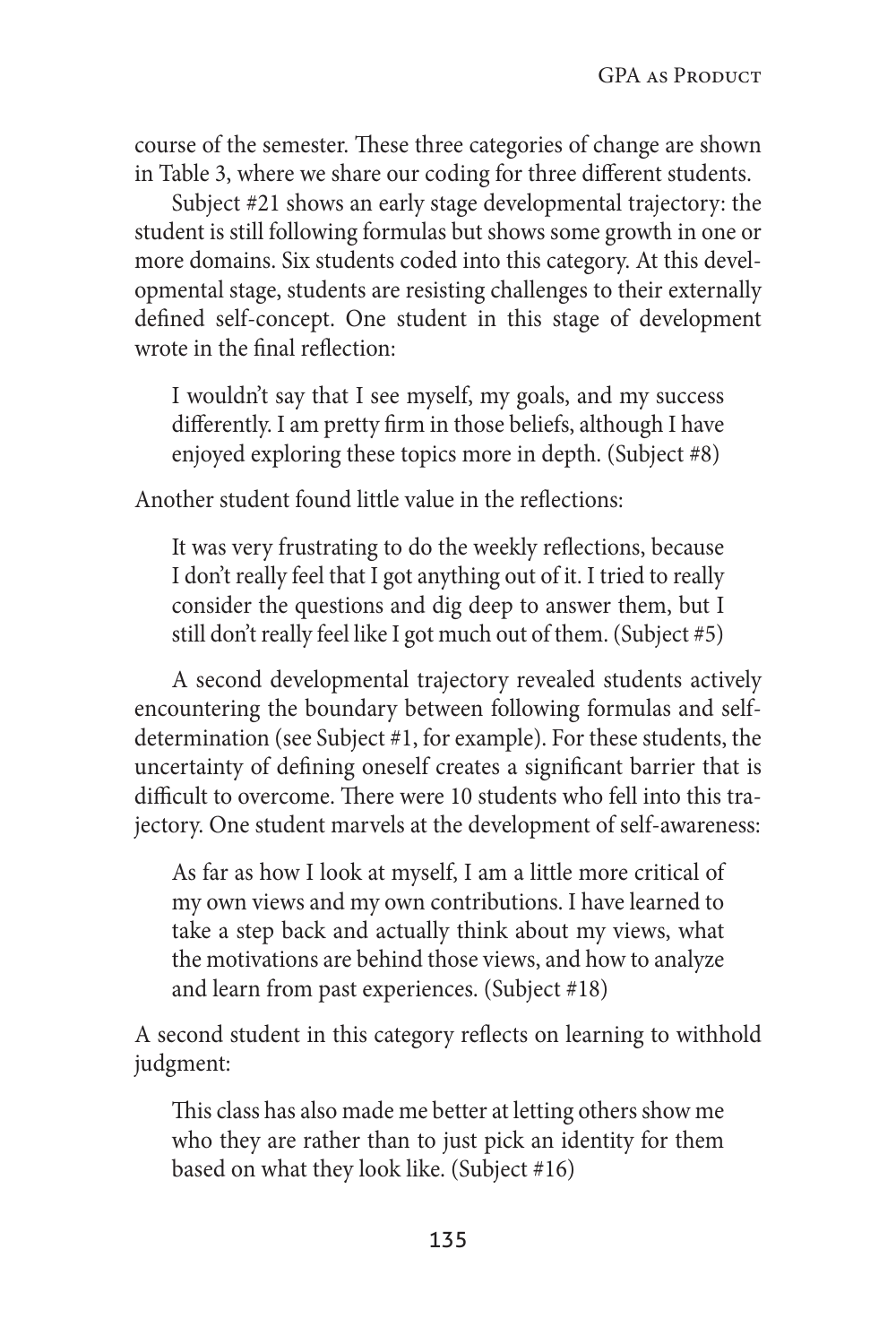| ,<br>₿                                                   |                  |
|----------------------------------------------------------|------------------|
| I<br>U<br>ć<br>J<br>J                                    |                  |
| $\equiv$                                                 |                  |
| ļ<br>ź<br>ı<br>ш<br>≏<br>u<br>щ                          |                  |
| S<br>TORIL<br>U<br>H<br>⊲<br>è<br>ŀ                      |                  |
|                                                          |                  |
| 질<br>Ξ<br>Ε<br>₹<br>ċ<br>¢<br>J<br>ï<br>ū<br>Ξ<br>Ć<br>ℶ |                  |
| <b>TINE</b>                                              |                  |
| Í<br>١<br>١<br>I<br>Ì,<br>î<br>١<br>I<br>J<br>ć<br>١     |                  |
| <b>VPFS</b><br>ï                                         |                  |
| ŀ                                                        |                  |
| HREE<br>ı                                                |                  |
| ں<br>MC<br>Í<br>t<br>I                                   | Ó                |
| í<br>t<br>ı                                              | i<br>į           |
| i<br>t<br>J<br>ţ                                         | ü<br>I<br>J<br>I |
| I<br>ı<br>پ                                              | I<br>d           |
| <b>AMPI</b>                                              | ₫                |
| Í<br>U                                                   | ź<br>ш           |
| m                                                        |                  |
| щ                                                        |                  |
| 긂<br>ť                                                   |                  |
| I                                                        |                  |

|    |                |       | Following Formulas |     |       | Crossroads |     |                                                                                                                                                                            |
|----|----------------|-------|--------------------|-----|-------|------------|-----|----------------------------------------------------------------------------------------------------------------------------------------------------------------------------|
|    | Subject Domain | Early | <b>Mid</b>         | Adv | Early | Mid        | Adv | Summary                                                                                                                                                                    |
|    | Cogn           |       |                    |     |       |            |     | Still following formulas, but demonstrating some                                                                                                                           |
| 21 | Intra          |       |                    |     |       |            |     | growth (6 students)                                                                                                                                                        |
|    | lnter          |       |                    |     |       |            |     | Developmental Levels of Change: $1 + 0 + 1 = 2$                                                                                                                            |
|    | cogn           |       |                    |     |       |            |     | Encountering the boundary between following                                                                                                                                |
|    | Intra          |       |                    |     |       |            |     | formulas and self-determination (10 students)                                                                                                                              |
|    | Inter          |       |                    |     |       |            |     | Developmental Levels of Change: $1 + 1 + 0 = 2$                                                                                                                            |
|    | Cogn           |       |                    |     |       |            |     | Demonstrating significant growth, approaching self-                                                                                                                        |
| 15 | Intra          |       |                    |     |       |            |     | authorship (11 students)                                                                                                                                                   |
|    | Inter          |       |                    |     |       |            |     | Developmental Levels of Change: $3 + 2 + 2 = 7$                                                                                                                            |
|    |                |       |                    |     |       |            |     | Note: A value of "1" in the formulas or crossroads columns indicates the level of development demonstrated in the first reflection, and a value of "2" similarly indicates |

the level of development demonstrated in the final reflection. the level of development demonstrated in the final reflection.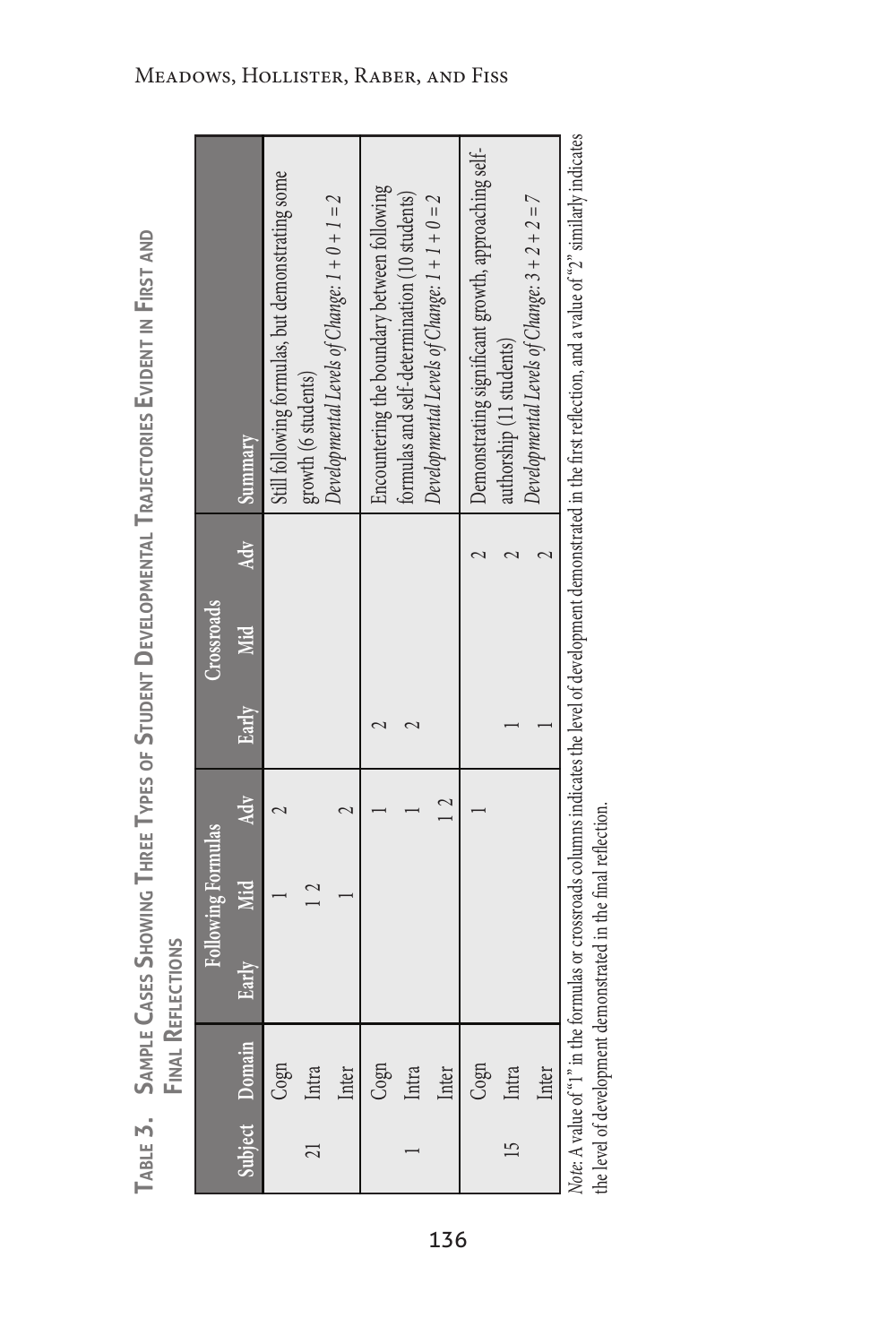In the third category of developmental trajectory, 10 students exhibited significant growth in self-authorship, as exemplified by Subject #15. Here, students are advancing two or more stages in at least two domains. Most of these students are demonstrating thought processes consistent with the mid- to advanced-crossroads stages. In a final reflection, one student wrote about learning to construct a new worldview:

I learned how to better suspend judgement and look at all different sides before forming an opinion. I also learned to take into account the lens that I look at the world through in my everyday life. The lenses can consist of all of the experiences, values, and ideas that you have about the world. Overall learning to have a more balanced opinion and taking time to learn about other points of view has made me a better person and that these experiences will help me significantly in the future. (Subject #22)

Another student reflected on discovering being externally defined and found value in developing more self-awareness:

Before this course I had never really tried to define my own personal values, instead I just accepted a mold of other values that had been impressed on me. After contemplation I realized that while some of these values are true to me there are also some that don't apply to me as I thought they had. I also learned that I have other values that I hadn't previously considered. This is important to learn as early as you can, as well as to acknowledge that they are dynamic and can change based on experiences therefore it is an important activity to do periodically. (Subject #23)

Overall, when assessed in this manner, the majority of students in this pilot study demonstrated higher levels of self-authorship in their final reflection as compared to their first reflection. There was little difference based on year in college, with second-year students showing a distribution of developmental trajectories similar to third- and fourth-year students.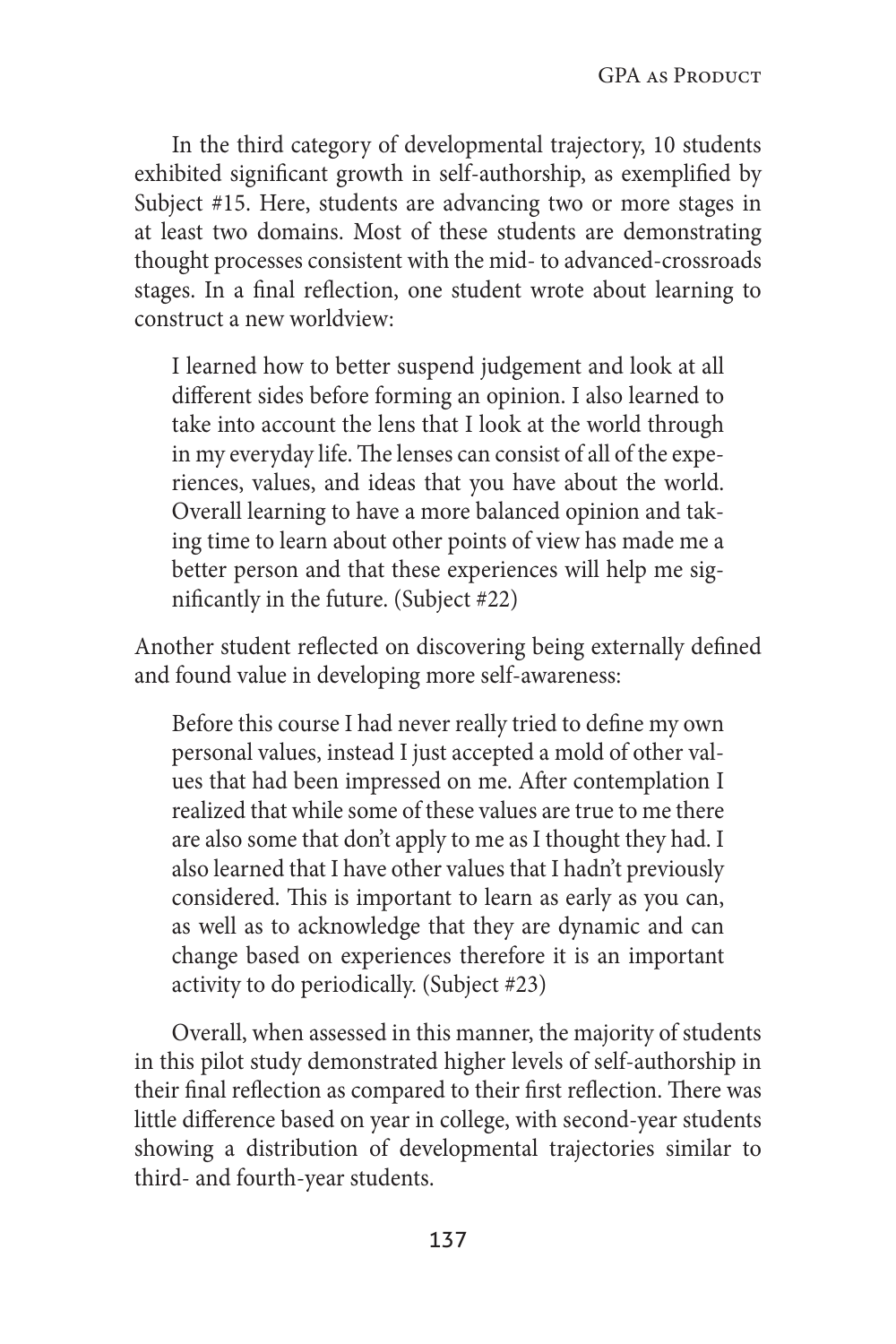#### **Grade Assessment Results**

Among our 31-student pilot cohort, the average student GPA in the semester of application to the honors college was 3.55 out of 4.00 with a median of 3.69 and a range from 2.12 to 4.00. This distribution is skewed with the weight of scores toward higher GPAs. If we had applied a cutoff GPA of 3.50, seven of these students would not have been admitted to the honors college. By the end of the first seminar, these same students exhibited a mean semester GPA of 3.61, median of 3.66, and a range of 2.76 to 4.00. For each student, we calculated the difference between the GPA during the semester of enrollment in the first seminar (enrollment semester) and the GPA during the prior college semester when the student applied for admission to the honors college (application semester). Table 4 compares these GPAs averaged for groups of students sorted by GPA quartile. Among the top three GPA quartiles, we see a small downward shift in GPA, less than or equal to 0.18. For these students, the downward shift is sufficiently small such that they maintain an average GPA of over 3.50. Interestingly, however, students in the lowest quartile demonstrate an average increase in GPA of 0.28. Thus, while students with high GPAs continued to maintain high GPAs, those students at the greatest risk for not being admitted to an honors program demonstrated significant gains in GPA while exposed to an environment designed to advance self-authorship.

At the end of the first seminar, six students had a semester GPA below 3.50. Two of these students experienced an academic

|          |                  |                                                               | <b>GPA</b> Average                                          |                   |
|----------|------------------|---------------------------------------------------------------|-------------------------------------------------------------|-------------------|
| Quartile | <b>GPA</b> Range | Semester of<br><b>Application to</b><br><b>Honors College</b> | Semester of<br><b>Enrollment</b> in<br><b>First Seminar</b> | <b>Difference</b> |
| Highest  | 4.00             | 4.00                                                          | 3.91                                                        | $-0.09$           |
| Third    | 3.71 to 3.99     | 3.82                                                          | 3.60                                                        | $-0.18$           |
| Second   | 3.44 to 3.70     | 3.55                                                          | 3.51                                                        | $-0.04$           |
| Lowest   | < 3.44           | 2.95                                                          | 3.23                                                        | 0.28              |

**Table 4. Semester GPA Changes by Quartile**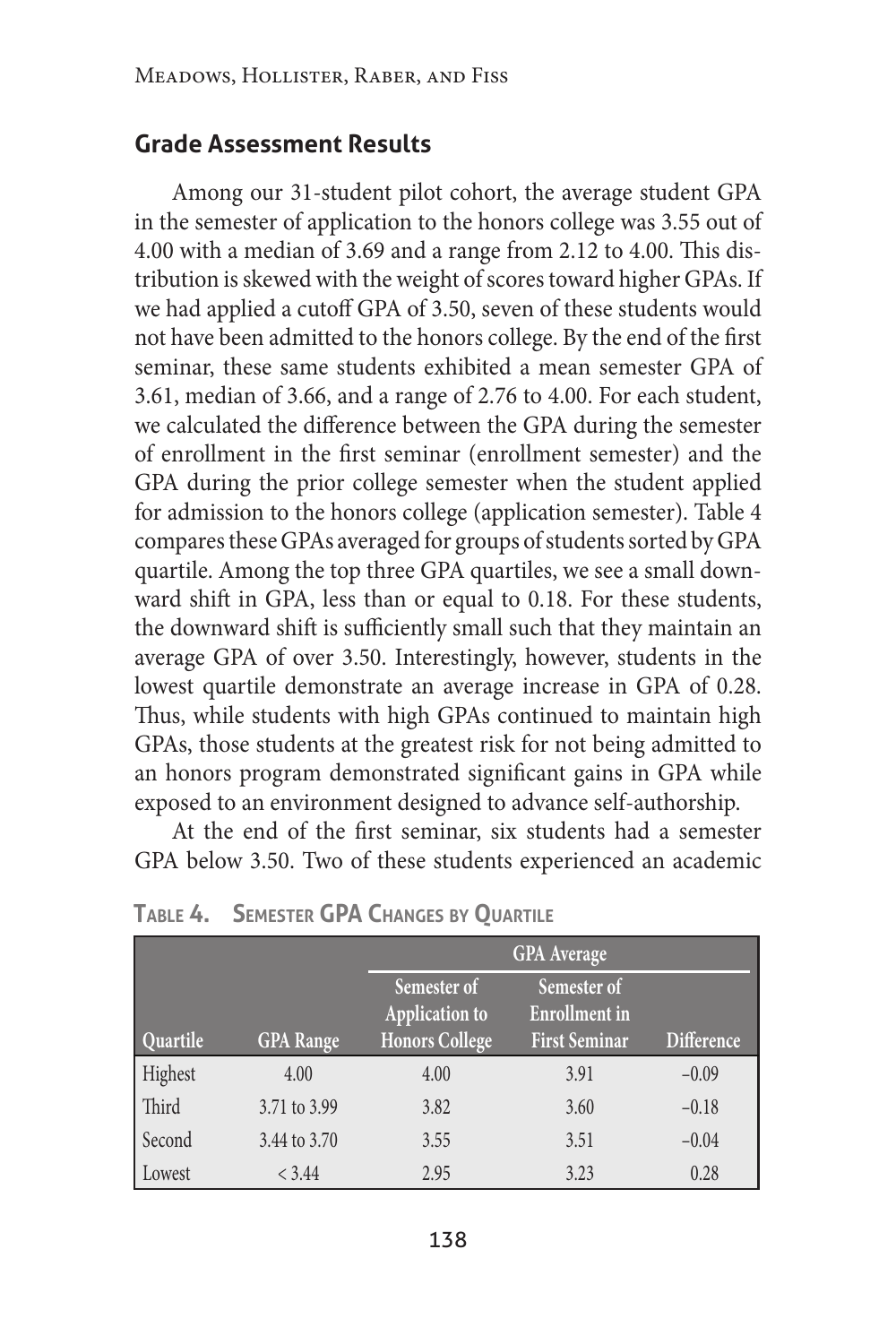setback pushing them below this threshold; the other four were on an upward trajectory. This analysis reveals that some of our highest GPA students can experience individual setbacks in any given semester while some of our lowest GPA students can exhibit dramatic increases in their individual GPA. The consequences of these shifts can be disastrous for students in a program that institutes a GPA cutoff for retention. If we had placed a GPA threshold on the program, only 24 out of 31 students would have been admitted and 2 of those 31 students would have been asked to leave after the first semester. This dismissal would have occurred without consideration of their demonstrated learning related to the key outcomes of self-authorship.

# **Combining Data Sets**

To examine the relationship between self-authorship development and academic achievement as expressed by grades, we first explored the relationship between incoming levels of self-authorship and academic achievement. We ranked all students in the cohort by their semester GPA upon application to the honors college as well as by their demonstrated level of self-authorship across the three domains. A Spearman correlation  $(r = .24)$  of data revealed little to no relationship between GPA and level of self-authorship development.

To examine how academic achievement might be related to self-authorship development, we summed the developmental levels of change across all three dimensions of self-authorship for each student. In Table 3, we have provided examples of the summed developmental stages calculated for each subject. For example, Subject #21 advanced one level—from mid following formulas to advanced following formulas—in the cognitive domain, did not advance in the intrapersonal domain, and advanced one level in the interpersonal domain. The resultant developmental level of change for this individual is the sum of these three values: two. We then categorized our participants by GPA quartile and identified the associated percentage of students who had demonstrated no growth (still following formulas), some growth (entering the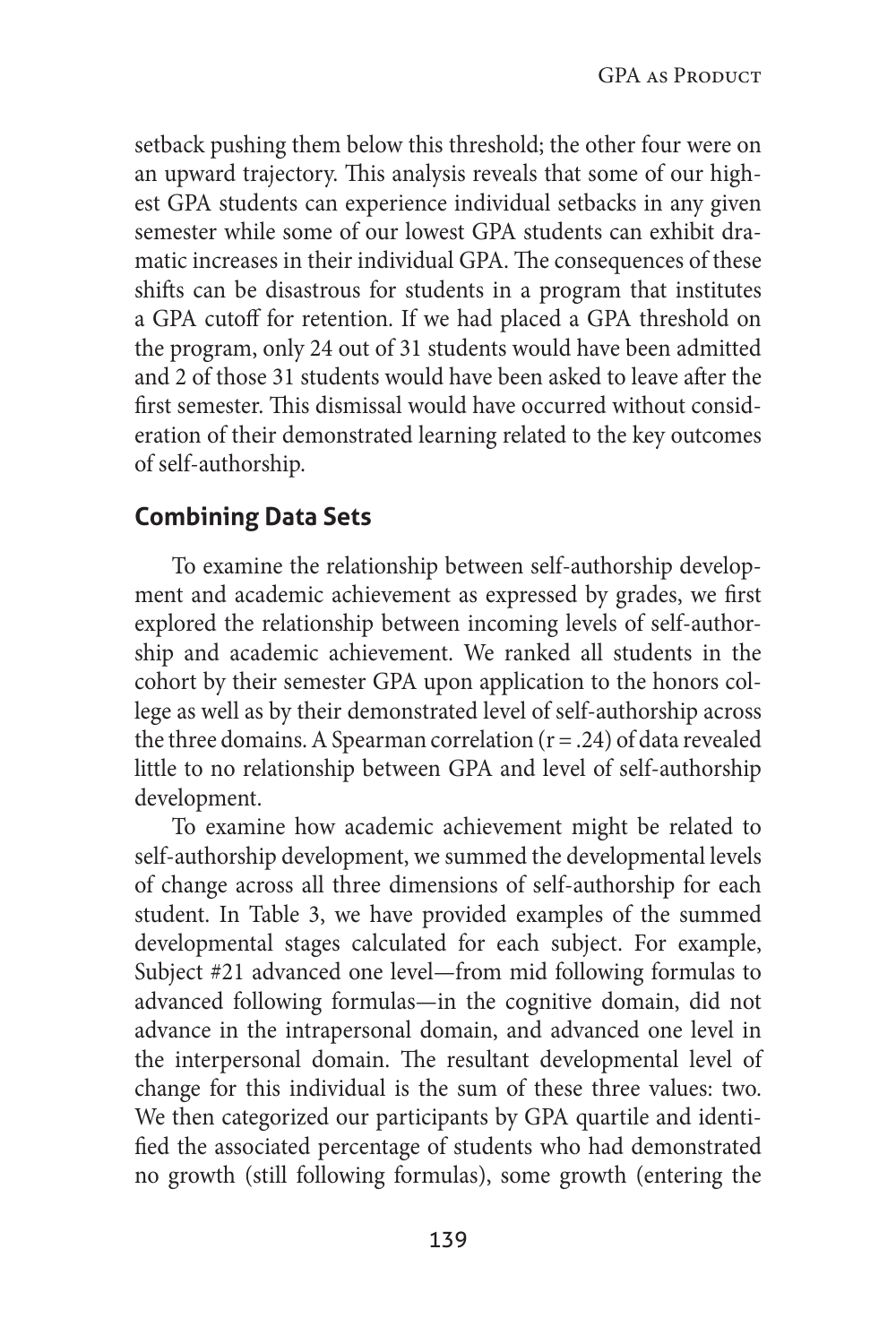crossroads), and significant growth (approaching self-authorship). The results are presented in Figure 4. This analysis shows that students of any GPA can achieve the highest level of self-authorship development, or the lowest.

Complementing these results, we calculated the average demonstrated levels of advancement in self-authorship for students in each GPA quartile. Results are presented in Figure 5. We find that students in the lowest GPA quartile exhibit the highest average growth in self-authorship, while students in the third quartile exhibit the lowest. It is interesting to note that students in the lowest GPA quartile also exhibit the largest increase in GPA from their application semester to the end of the first honors seminar, while students in the third quartile exhibit the largest mean decrease in





*Note*: Highest Quartile: 4.00; Third Quartile: 3.71–3.99; Second Quartile: 3.44–3.70; Lowest Quartile: < 3.44.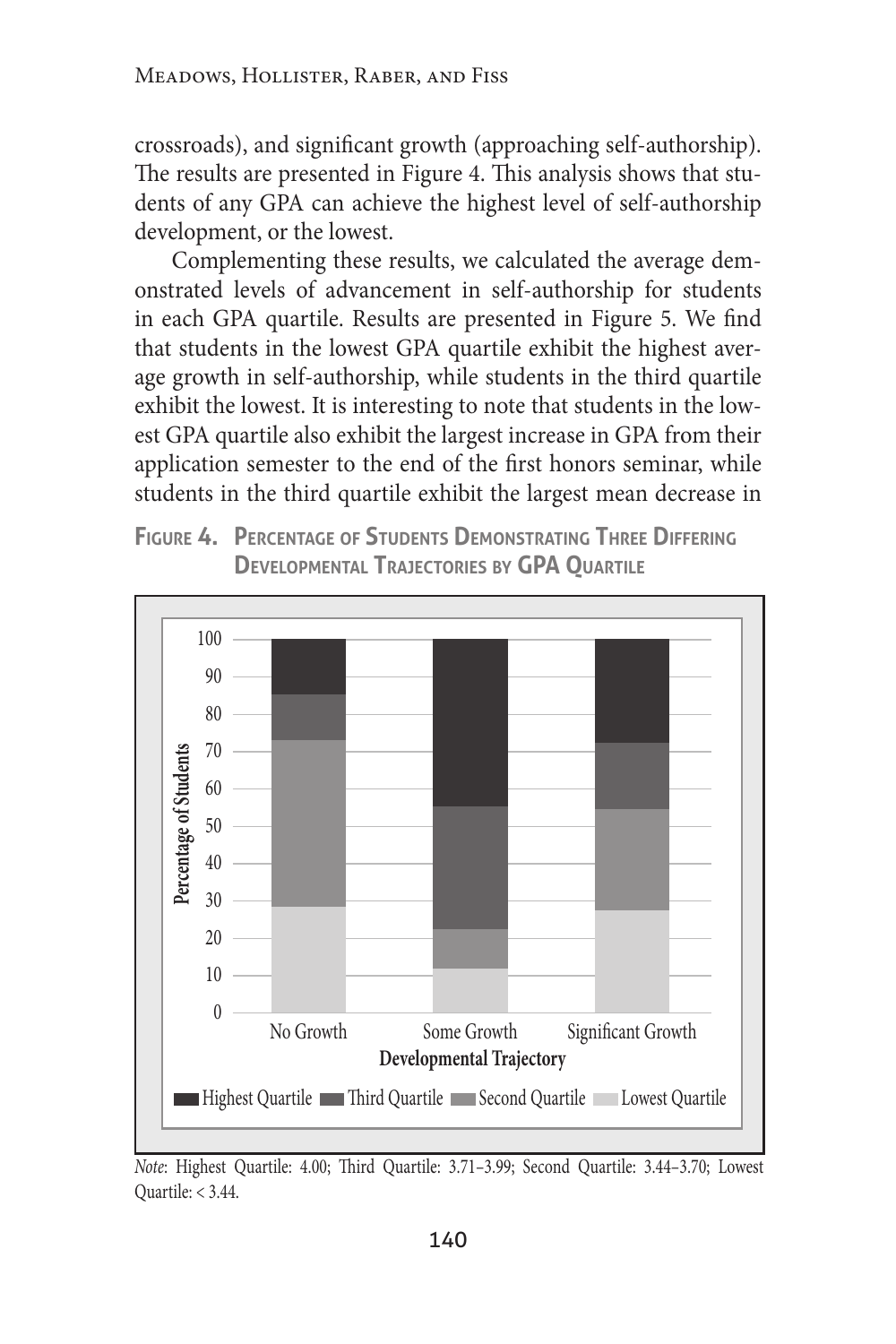GPA. It may be that the challenges that students in the third quartile were facing in terms of their academics were presenting a barrier to non-cognitive development; however, this assertion would require further study.

A Spearman correlation of the individually ranked GPA and demonstrated overall change of level in self-authorship development ( $r = -0.54$ ) suggests a moderately negative relationship such that a higher GPA correlates to lower demonstrated self-authorship development. Thus, GPA is not a clear measure of learning in the context of our honors college learning goals.

Just as Halloun and Hestenes (1985) found that "A" and "C" students were equally likely to have changed their understanding of motion after taking introductory physics, we find that some of our top GPA students lack development in self-authorship, while some of our lower GPA students exhibit high levels of development. Since we believe that development of self-authorship is a key to post-graduate success, our data suggest that GPA is not a clear





*Note*: Highest Quartile: 4.00; Third Quartile: 3.71–3.99; Second Quartile: 3.44–3.70; Lowest Quartile: < 3.44.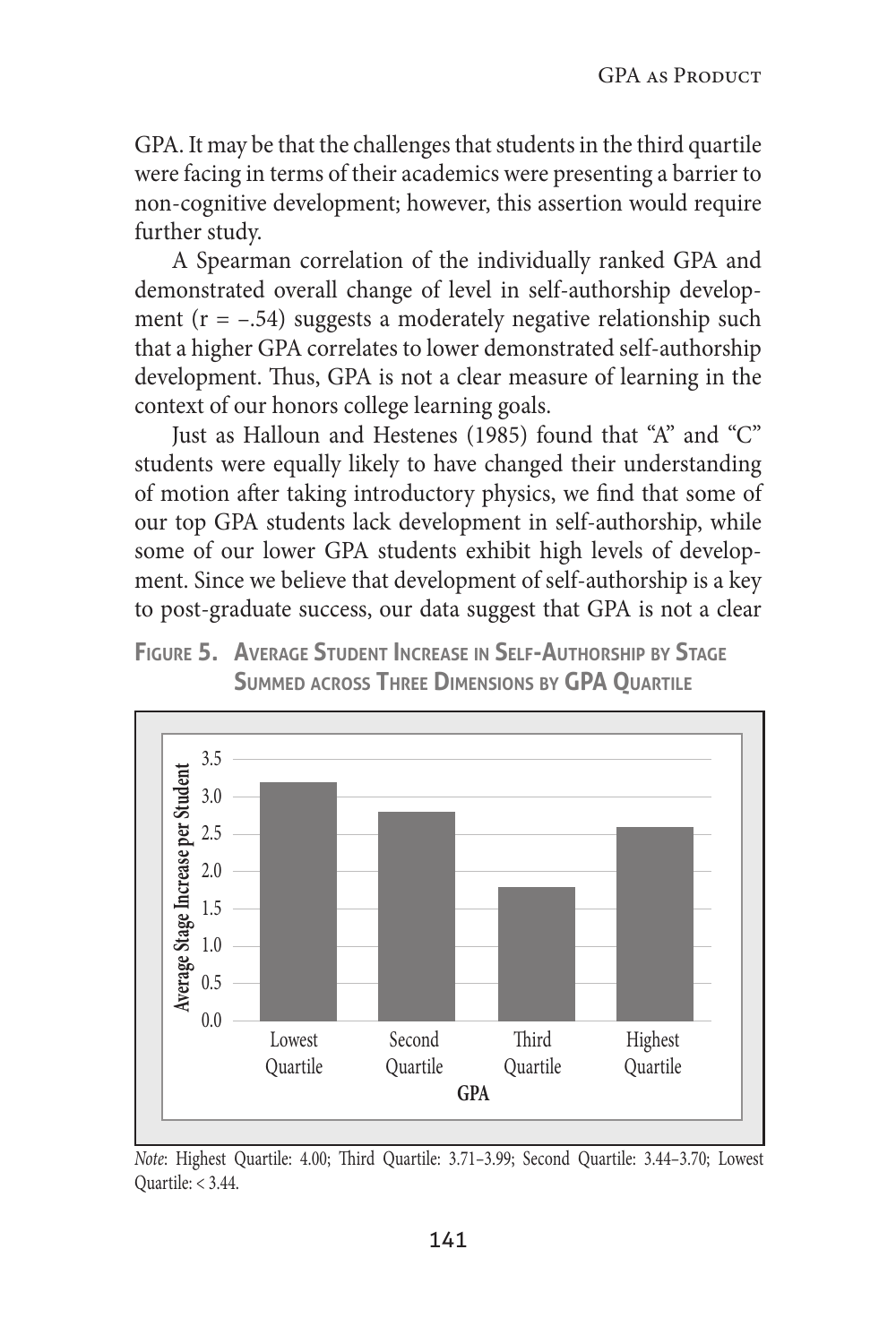indicator of future self-authorship development or, by extension, post-graduate success.

#### **limitations and future work**

Reliable assessment of self-authorship is typically conducted through the use of an interview protocol specifically developed for this purpose (Baxter Magolda and King 2012). While many researchers have attempted to identify alternative methods for self-authorship assessment, none has proven to be as robust as the interview. In developing the protocol for this assessment, we consulted with Patricia M. King, an expert in self-authorship, who suggested a potentially effective alternative: assessment of student reflections in answer to prompts specifically designed to elicit responses addressing each of the three domains of development. Thus, our results are limited by the use of a new and as yet unvalidated method of assessment. Despite this limitation, we were able to identify developmental stages for most students in the cohort who completed both the first and final reflections. Future work on the use of a written reflection protocol should include a thorough comparison of this new protocol with the accepted self-authorship interview protocol and refinement of the reflection prompts to assure that the reflections elicit from participants a well-rounded and thorough discussion of their level of development across all three domains.

As a pilot study designed to provide insight for the planning and development of a new honors college, the study has a low number of participants. Further, results are not compared to a control group who did not enroll in the honors seminar. In addition, the participants self-selected into the program, making them an exceptional group for whom the messaging of the college resonated and for whom one might expect to see development. As the honors college continues to grow, new students will be added to this assessment program, thus increasing the number of participants. In this study we used a pre- and post-assessment to study individual development. To learn if the honors college is truly making a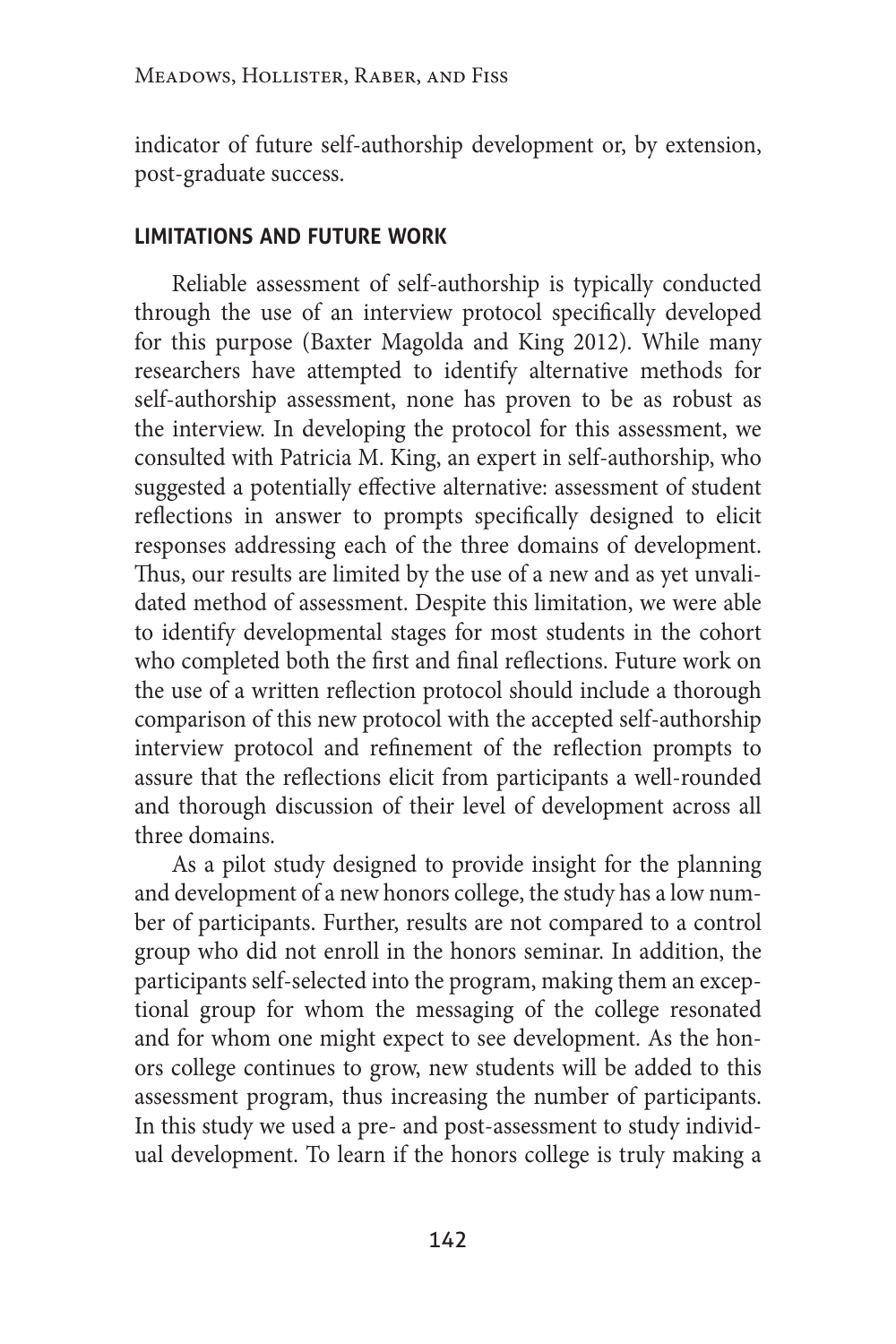contribution to self-authorship development among undergraduates, we will need to add to the study a set of students who do not enroll in the honors college but exhibit similar characteristics to those of our students, including those characteristics known to affect self-authorship development such as gender, race-ethnicity, and age.

#### **conclusions**

Self-authorship development has been shown to produce graduates who are better prepared to manage adversity and change, make meaningful decisions, benefit from their educational experiences, and learn deeply throughout their adult lives. Yet college students in the United States rarely advance beyond following formulas to the crossroads (Barber and King 2014; Baxter Magolda 2007, 2014). In our pilot study, we found that a focus on the learning partnership model in our courses correlates with a shift among a majority of our students to higher demonstrated levels of self-authorship in one semester.

This pilot study also offered promising results indicating that GPA is not a strong measure of learning in the context of self-authorship development. In fact, the GPA for this cohort was moderately negatively correlated with demonstrated level of self-authorship development, and students of all GPA levels demonstrated a variety of levels and development of self-awareness (intrapersonal domain), relationship development (interpersonal domain), and knowledge construction (cognitive domain). This study also offered insight into the potential for a written reflection protocol to be used as an assessment for self-authorship. While more work is needed, the results shown here suggest that focusing our honors college on specific learning goals and using these as measures of success other than GPA provide a framework for our curriculum and assessment and also create an environment in which students may find a deeper connection between their self-defined future and their coursework such that GPA becomes a product of engagement with the honors college rather than a measure of potential for success.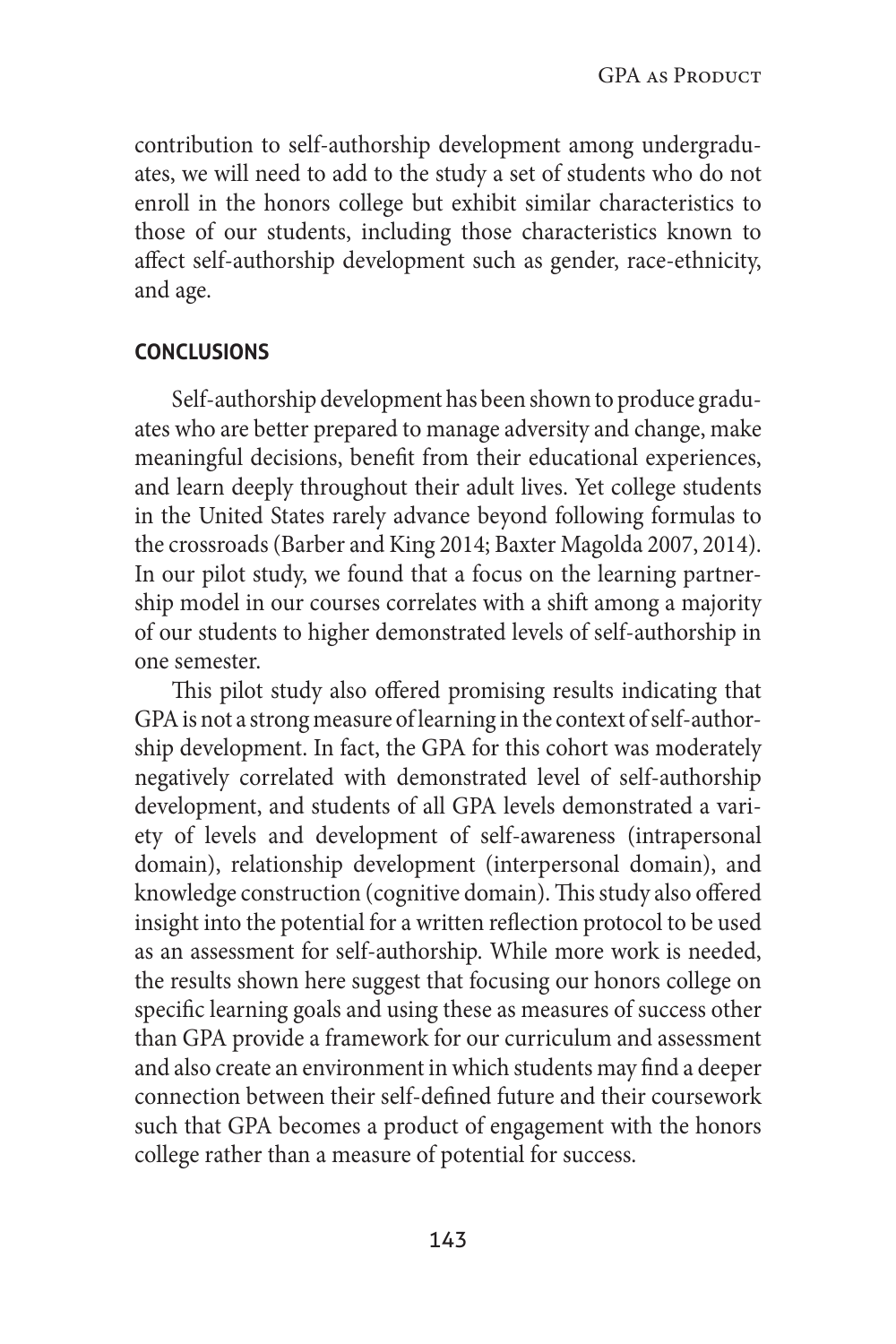As honors programs and honors colleges evolve and develop to become more diverse and inclusive, there is significant value in identifying learning goals based on educational theory and practice rather than relying on screening processes that employ metrics that place many promising students at a disadvantage. Theory and supporting practices can be used to guide admission policies, learning goals, instructional approaches, and assessment tools that create a welcoming environment for a diverse student body and encourage development of competencies that prepare students not only for work in their field of interest but for life in the 21st century.

# **acknowledgments**

We offer our thanks to Dr. Patricia M. King of the University of Michigan, Center for the Study of Post-Secondary and Higher Education, for her insight and partnership in the development of the educational framework of the honors college and the self-authorship assessment approach. None of this work could have been possible without the excellent faculty and staff of the Pavlis Honors College as well as the support of Michigan Technological University for the foresight in creating an honors college where excellence meets inclusion. This project has approval from the Michigan Tech University Human Subjects Committee (IRB Project #919165-2).

## **references**

Anastasi, Anne. 1963. *Psychological Testing*. New York: Macmillan.

- Association of American Colleges and Universities. 2007. *College Learning for the New Global Century*. Washington, DC: Association of American Colleges and Universities.
- Astin, Alexander W. (2016). *Are You Smart Enough? How Colleges' Obsession with Smartness Shortchanges Students*. Sterling, VA: Stylus Publishing.
- Banerji, Shilpa. 2006. "George Mason's SAT-Optional Admissions Policy Could Boost Diversity." *Diverse Issues in Higher Education* 23(9):12.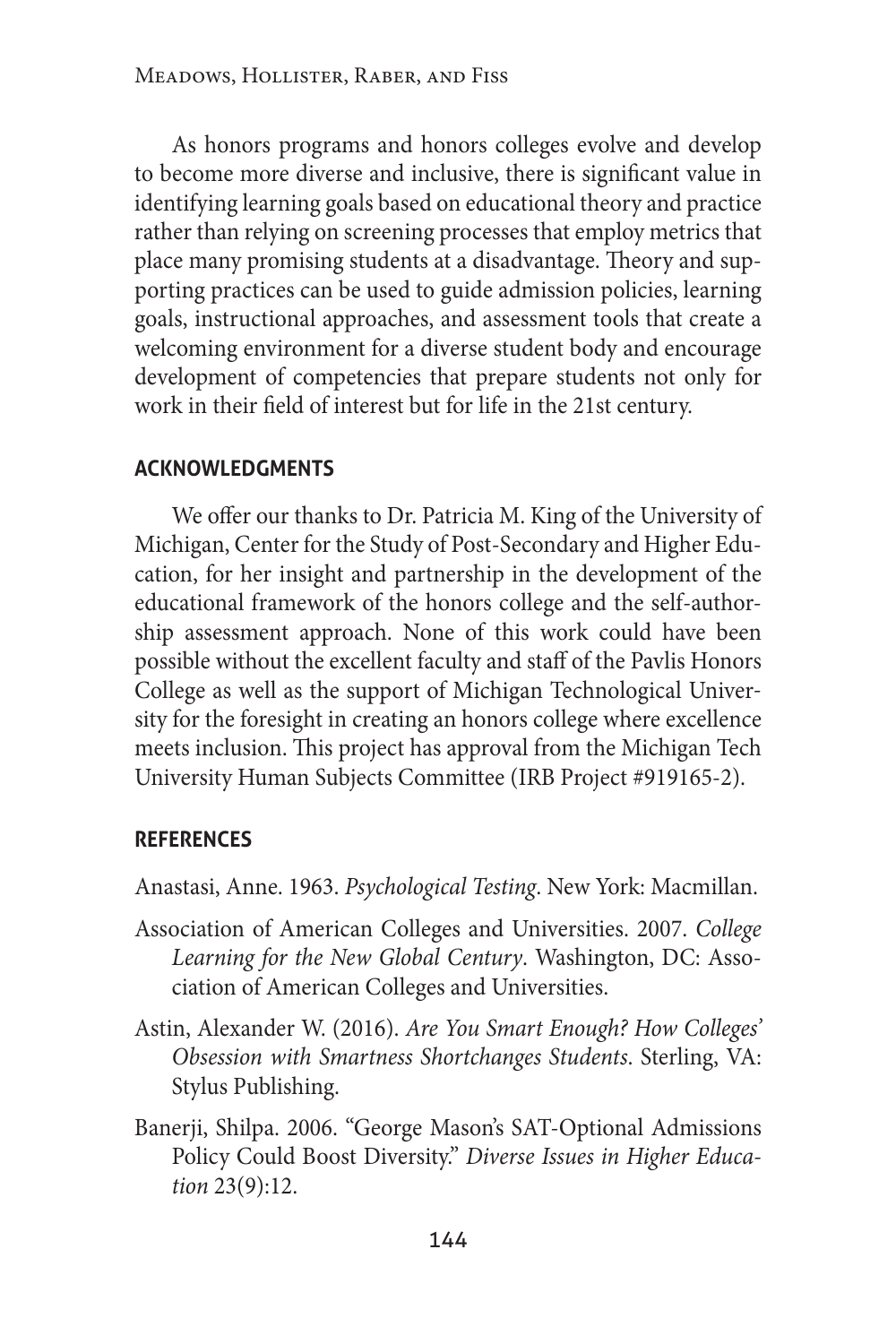- Barber, James P., and Patricia M. King. 2014. "Pathways toward Self-Authorship: Student Responses to the Demands of Developmentally Effective Experiences." *Journal of College Student Development* 55(5):433–50.
- Barber, James P., Patricia M. King, and Marcia B. Baxter Magolda. 2013. "Long Strides on the Journey toward Self-Authorship: Substantial Developmental Shifts in College Students' Meaning Making." *The Journal of Higher Education* 84(6):866–96.
- Baxter Magolda, Marcia B. 1992. *Knowing and Reasoning in College: Gender-Related Patterns in Students' Intellectual Development*. San Francisco: Jossey-Bass.
- Baxter Magolda, Marcia B. 2001. *Making Their Own Way: Narratives for Transforming Higher Education to Promote Self-Development*. Sterling, VA: Stylus Publishing.
- Baxter Magolda, Marcia B. 2007. "Self-Authorship: The Foundation for Twenty‐First‐Century Education." *New Directions for Teaching and Learning* 109:69–83.
- Baxter Magolda, Marcia B. 2008. "Three Elements of Self-Authorship." *Journal of College Student Development* 49(4):269–84.
- Baxter Magolda, Marcia B. 2014. "Self-Authorship." *New Directions for Higher Education* 166:25–33.
- Baxter Magolda, Marcia B., and Patricia M. King. 2004. *Learning Partnerships: Theory and Models of Practice to Educate for Self-Authorship*. Sterling, VA: Stylus Publishing.
- Baxter Magolda, Marcia B., and Patricia M. King. 2012. "Special Issue: Assessing Meaning Making and Self-Authorship—Theory, Research, and Application." *ASHE Higher Education Report* 38(3):1–138.
- Baxter Magolda, Marcia B., Patricia M. King, Kari B. Taylor, and Kerri M. Wakefield. 2012. "Decreasing Authority Dependence During the First Year of College." *Journal of College Student Development* 53(3):418–35.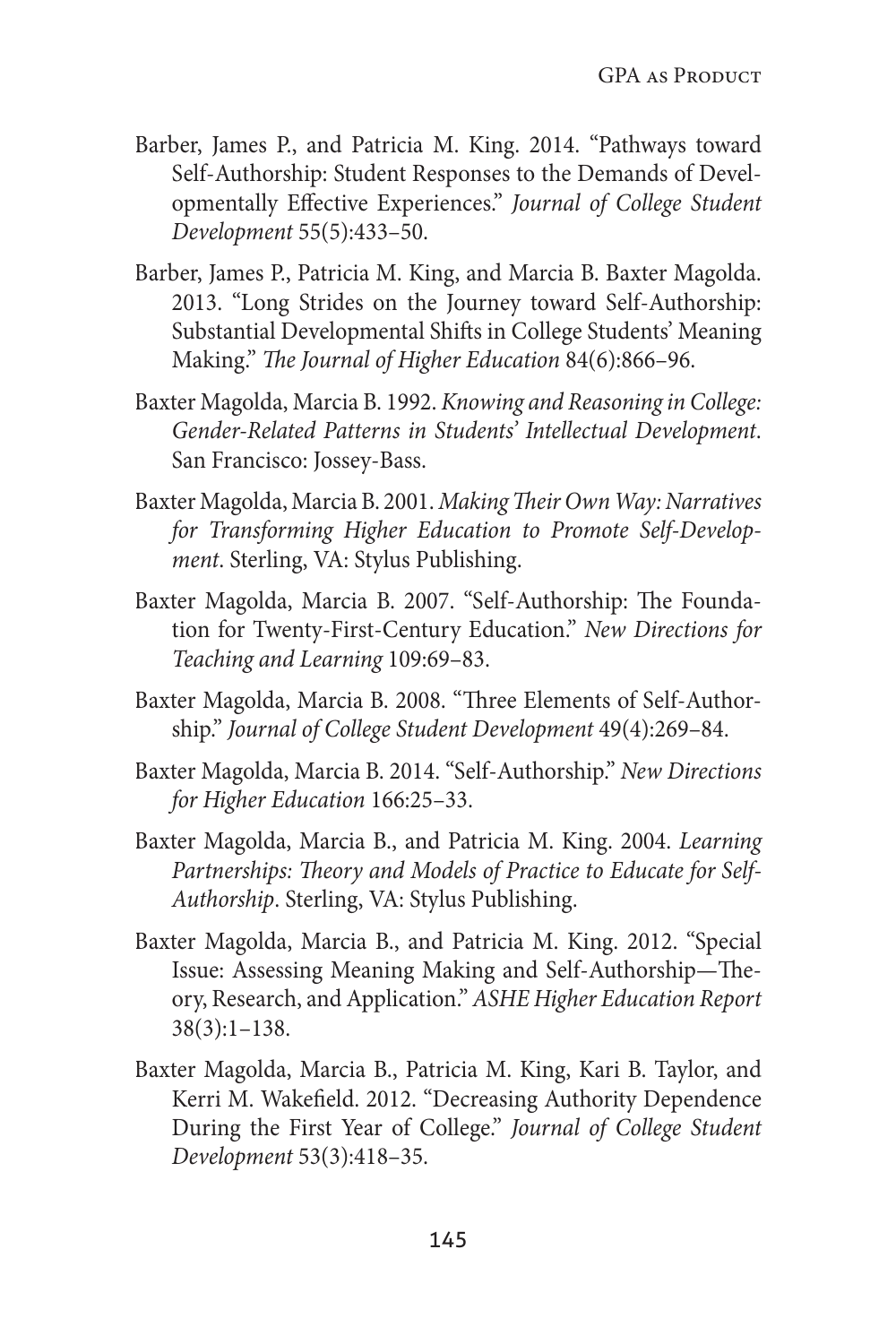- Beatty, Alexandra, M. R. C. Greenwood, and Robert L. Linn, eds. 1999. *Myths and Tradeoffs: The Role of Tests in Undergraduate Admissions*. Washington, DC: National Academies Press.
- Belenky, Mary Field, Blythe McVicker Clinchy, Nancy Rule Goldberger, and Jill Mattuck Tarule. 1986. *Women's Ways of Knowing: The Development of Self*, *Voice*, *and Mind.* New York: Basic.
- Bloom, Benjamin S., Max D. Engelhart, Edward J. Furst, Walker H. Hill, and David R. Krathwohl. 1956. *Taxonomy of Educational Objectives: The Classification of Educational Goals*. Handbook I. Cognitive Domain. New York: David McKay and Co.
- Daugherty, Timothy K., and Eric J. Lane. 1999. "A Longitudinal Study of Academic and Social Predictors of College Attrition." *Social Behavior and Personality: An International Journal* 27(4):355–61.
- DeBerard, M. Scott, Glen I. Spielmans, and Deanna C. Julka. 2004. "Predictors of Academic Achievement and Retention among College Freshmen: A Longitudinal Study." *College Student Journal* 38(1):66–80.
- Finley, Ashley, and Tia McNair. 2013. *Assessing Underserved Students' Engagement in High-Impact Practices*. Washington, DC: Association of American Colleges and Universities.
- Flores, Kevin L., Gina S. Matkin, Mark E. Burbach, Courtney E. Quinn, and Heath Harding. 2012. "Deficient Critical Thinking Skills among College Graduates: Implications for Leadership." *Educational Philosophy and Theory* 44(2):212–30.
- Galicki, Sandra J., and Marylu K. McEwen. 1989. "The Relationship of Residence to Retention of Black and White Undergraduate Students at a Predominantly White University." *Journal of College Student Development* 30(5):389–94.
- Halloun, Ibrahim Abou, and David Hestenes. 1985. "The Initial Knowledge State of College Physics Students." *American Journal of Physics* 53(11):1043–55.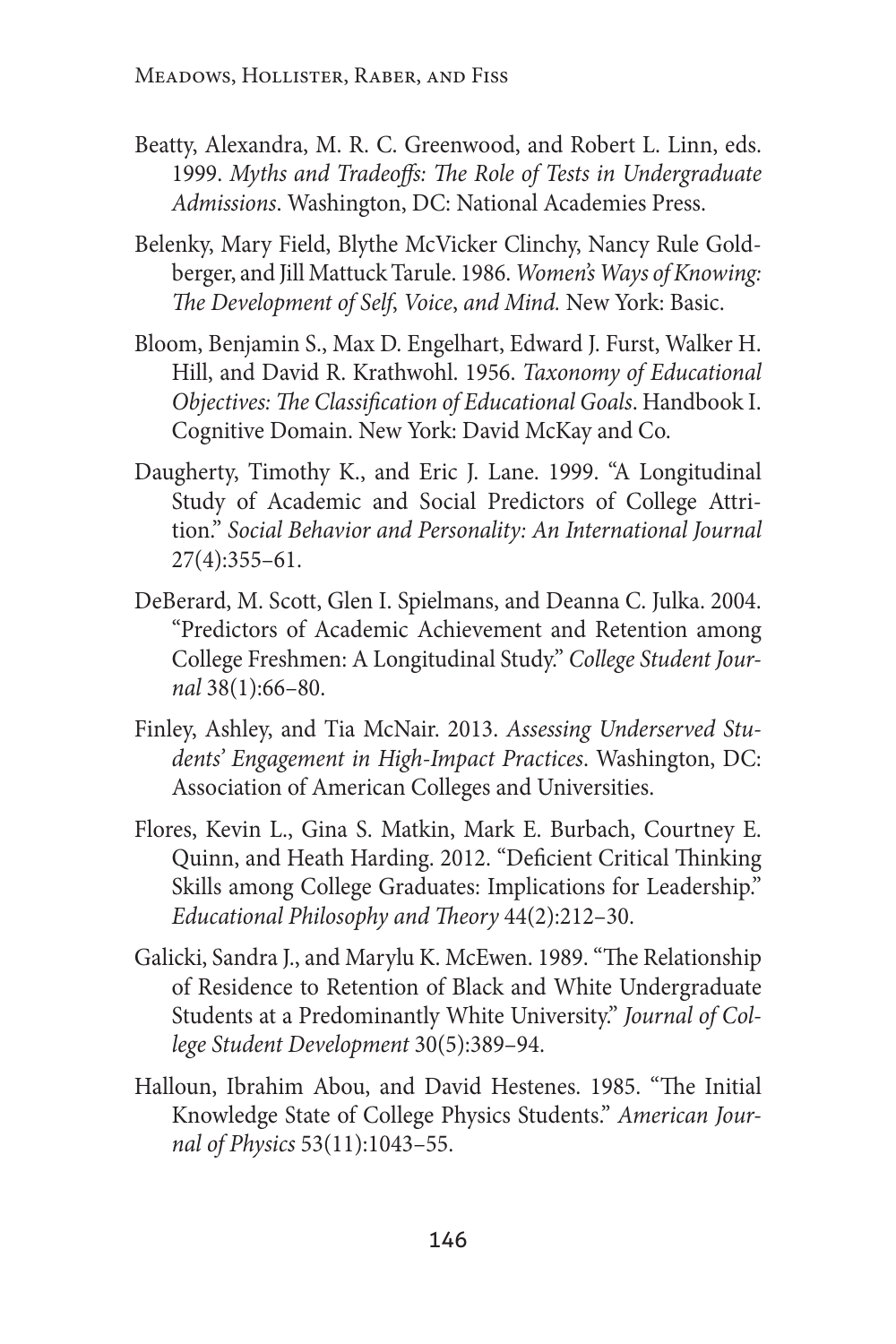- Hodge, David C., Marcia B. Baxter Magolda, and Carolyn A. Haynes. 2009. "Engaged Learning: Enabling Self-Authorship and Effective Practice." *Liberal Education* 95(4):16–23.
- Kegan, Robert. 1994. *In Over Our Heads: The Mental Demands of Modern Life*. Cambridge, MA: Harvard University Press.
- King, Patricia M., and Marcia B. Baxter Magolda. 2005. "A Developmental Model of Intercultural Maturity." *Journal of College Student Development* 46(6):571–92.
- King, Patricia M., Marcia B. Baxter Magolda, James P. Barber, Marie K. Brown, and Nathan K. Lindsay. 2009. "Developmentally Effective Experiences for Promoting Self-Authorship." *Mind*, *Brain*, *and Education* 3(2):108–18.
- King, Patricia M., Marie K. Brown, Nathan K. Lindsay, and Jones R. VanHecke. 2007. "Liberal Arts Student Learning Outcomes: An Integrated Approach." *About Campus* 12(4):2–9.
- King, Patricia M., and Karen Strohm Kitchener. 1994. *Developing Reflective Judgment: Understanding and Promoting Intellectual Growth and Critical Thinking in Adolescents and Adults*. San Francisco: Jossey-Bass.
- King, Patricia M., and Matthew J. Mayhew. 2002. "Moral Judgement Development in Higher Education: Insights from the Defining Issues Test." *Journal of Moral Education* 31(3):247–70.
- Kitchener, Karen S., and Patricia M. King. 1990. "The Reflective Judgment Model: Transforming Assumptions about Knowing." Pp. 157–76 in *Fostering Critical Reflection in Adulthood: A Guide to Transformative and Emancipatory Learning*, edited by J. Mezirow. San Francisco: Jossey-Bass.
- Kobrin, Jennifer L., and Rochelle S. Michel. 2006. *The SAT as a Predictor of Different Levels of College Performance* (College Board Research Report No. 2006-3). New York: The College Board.
- Krathwohl, David R., Benjamin S. Bloom, and Bertram B. Masia. 1973. *Taxonomy of Educational Objectives*. Handbook I: Affective Domain. New York: David McKay and Co.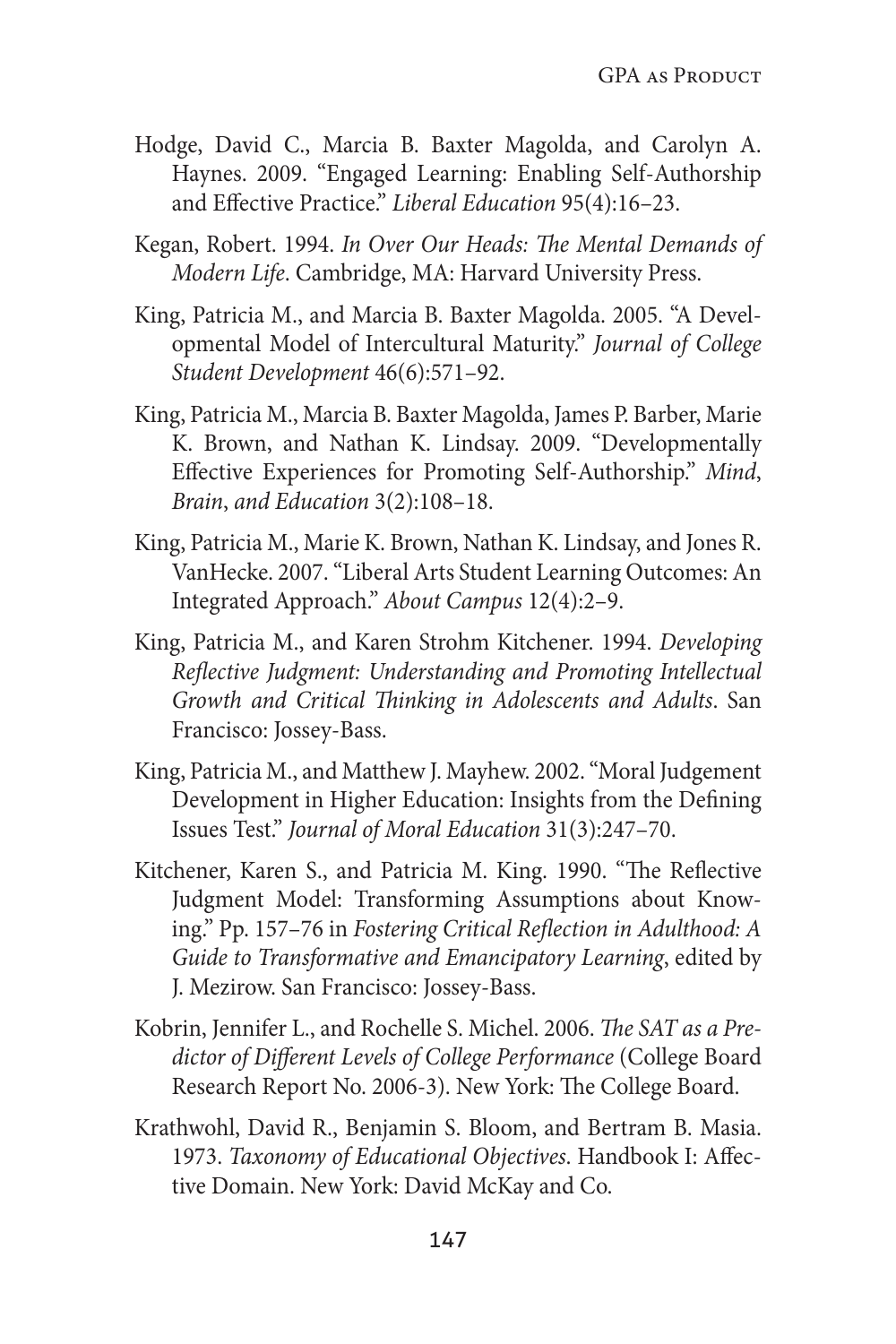- Kuh, George D. 2008. *High-Impact Educational Practices: What They Are*, *Who Has Access to Them*, *and Why They Matter*. Washington, DC: Association of American Colleges and Universities.
- Mould, Tom, and Stephen B. DeLoach. 2017. "Moving Beyond GPA: Alternative Measures of Success and Predictive Factors in Honors Programs." *Journal of the National Collegiate Honors Council* 18(1):149–68.
- National Research Council. 1999. *Embedding Questions: The Pursuit of a Common Measure in Uncommon Tests*. Washington, DC: The National Academies Press.
- Olson, Steve, and Donna Gerardi Riordan. 2012. "Engage to Excel: Producing One Million Additional College Graduates with Degrees in Science, Technology, Engineering, and Mathematics." Report to the President of the United States. Washington, DC: Executive Office of the President.
- Pizzolato, Jane E. 2005. "Creating Crossroads for Self-Authorship: Investigating the Provocative Moment." *Journal of College Student Development* 46(6):624–41.
- Riley, Donna, and Lionel Claris. 2008. "Developing and Assessing Students' Capacity for Lifelong Learning." *Pedagogies* 3:1–11.
- Sheppard, Sheri D., Kelly Macatangay, Anne Colby, and William M. Sullivan. 2009. *Educating Engineers: Designing for the Future of the Field*. San Francisco: Jossey-Bass.
- Taylor, Kari, Marcia B. Baxter Magolda, and Carolyn Haynes. 2010. "Miami University's Collective Journey Toward Discovery-Based Learning." *Learning Communities Journal* 2(2):1–26.
- Taylor, Kari, and Carolyn Haynes. 2008. "A Framework for Intentionally Fostering Student Learning." *About Campus: Enriching the Student Learning Experience* 13(5):2–11.
- Waters, Rhian. 2010. "Understanding Allyhood as a Developmental Process." *About Campus: Enriching the Student Learning Experience* 15(5):2–8.